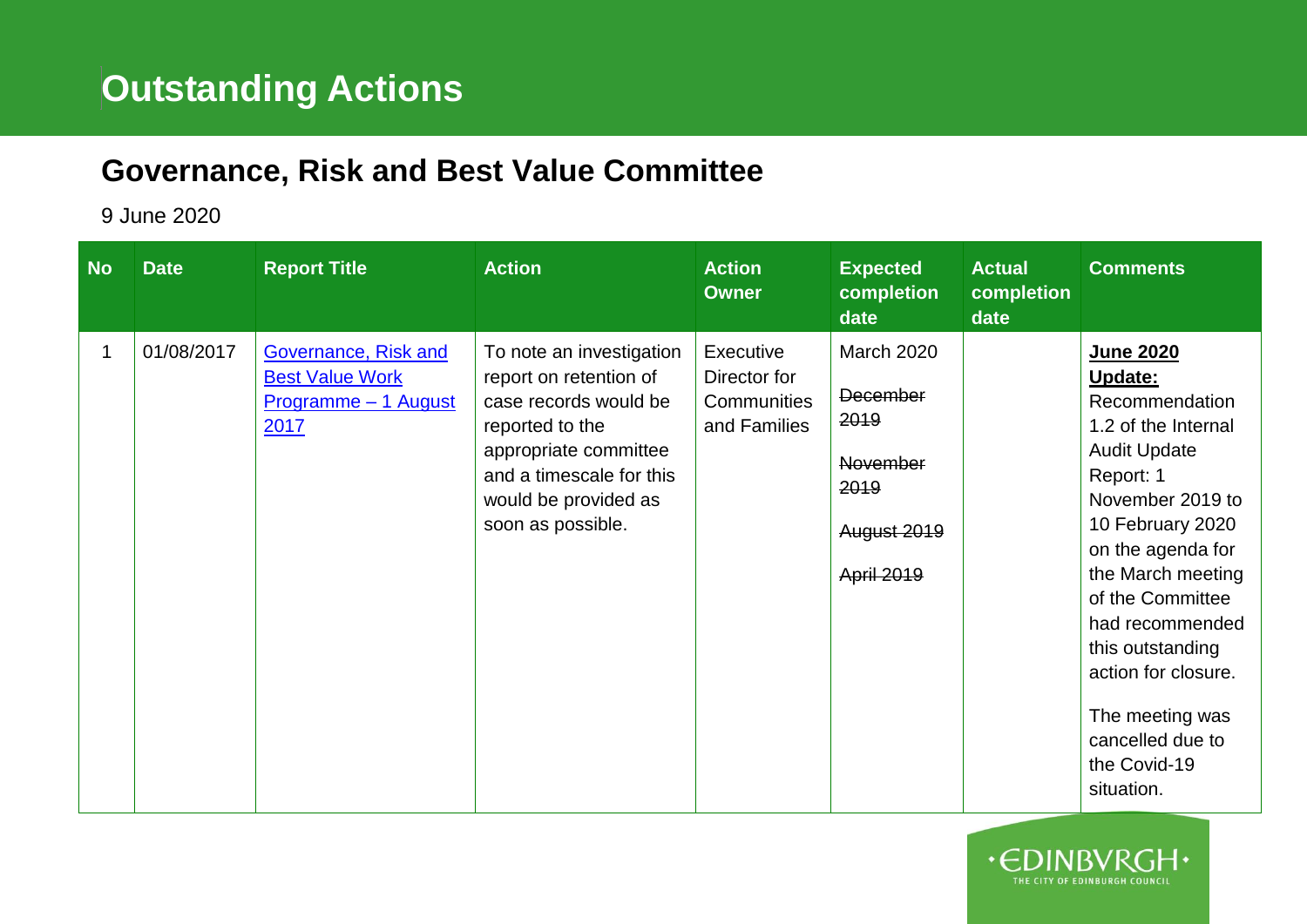| <b>No</b> | <b>Date</b> | <b>Report Title</b> | <b>Action</b> | <b>Action</b><br><b>Owner</b> | <b>Expected</b><br>completion<br>date | <b>Actual</b><br>completion<br>date | <b>Comments</b>                                                                                                                                                                                                     |
|-----------|-------------|---------------------|---------------|-------------------------------|---------------------------------------|-------------------------------------|---------------------------------------------------------------------------------------------------------------------------------------------------------------------------------------------------------------------|
|           |             |                     |               |                               |                                       |                                     | November 2019                                                                                                                                                                                                       |
|           |             |                     |               |                               |                                       |                                     | An update was<br>circulated on 6<br>November 2019.                                                                                                                                                                  |
|           |             |                     |               |                               |                                       |                                     | October 2019                                                                                                                                                                                                        |
|           |             |                     |               |                               |                                       |                                     | A team has now<br>been established to<br>review the historic<br>population of files<br>to identify any that<br>could potentially<br>have been merged<br>with incorrect file<br>retention dates<br>applied. Internal |
|           |             |                     |               |                               |                                       |                                     | Audit will review the<br>scope and<br>approach being<br>applied to this<br>review in October<br>to confirm that it is<br>appropriately<br>designed to ensure<br>that any merged                                     |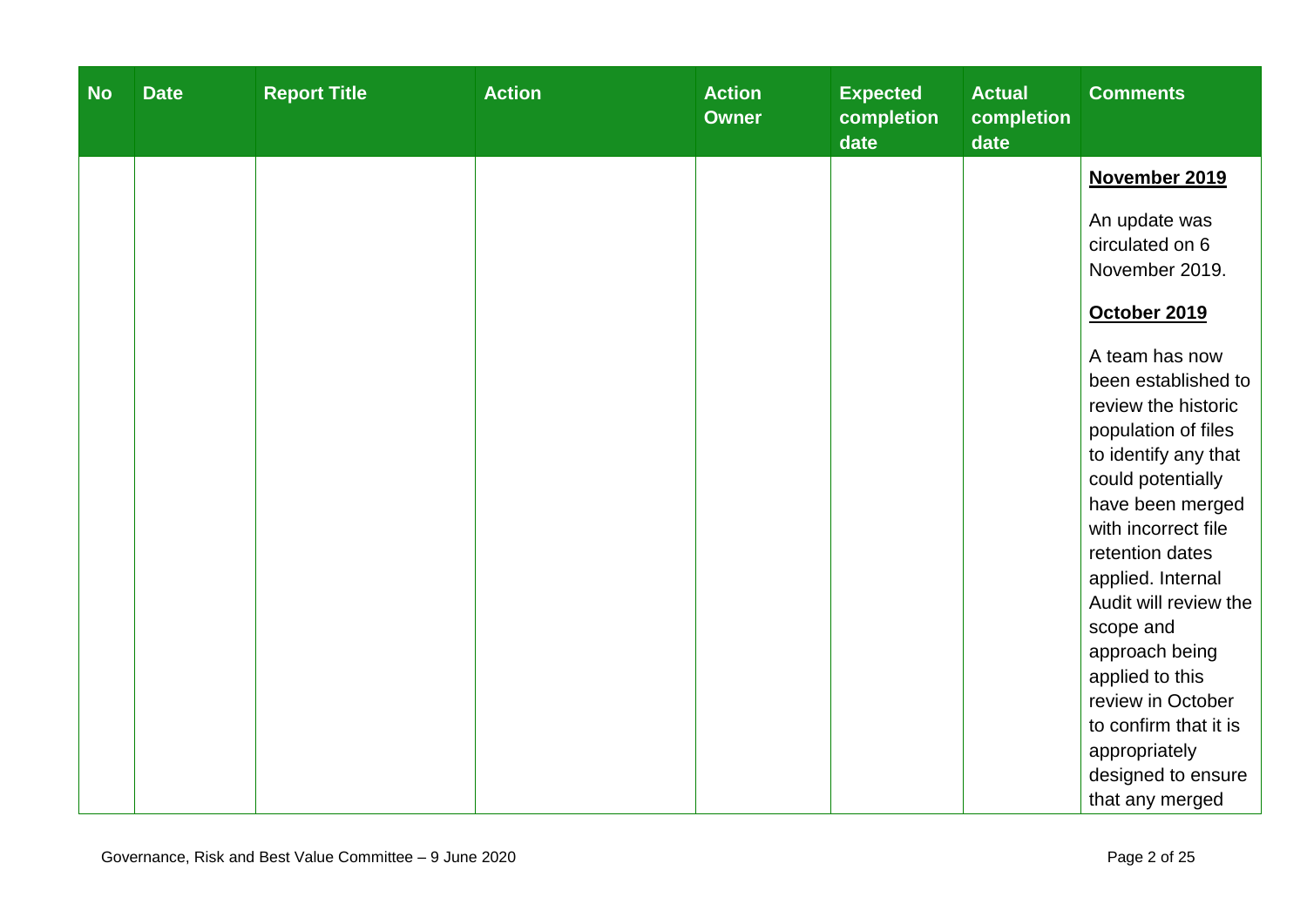| <b>No</b> | <b>Date</b> | <b>Report Title</b> | <b>Action</b> | <b>Action</b><br><b>Owner</b> | <b>Expected</b><br>completion<br>date | <b>Actual</b><br>completion<br>date | <b>Comments</b>                            |
|-----------|-------------|---------------------|---------------|-------------------------------|---------------------------------------|-------------------------------------|--------------------------------------------|
|           |             |                     |               |                               |                                       |                                     | files are identified                       |
|           |             |                     |               |                               |                                       |                                     | and reviewed.                              |
|           |             |                     |               |                               |                                       |                                     | A final report                             |
|           |             |                     |               |                               |                                       |                                     | detailing the                              |
|           |             |                     |               |                               |                                       |                                     | outcomes of this                           |
|           |             |                     |               |                               |                                       |                                     | work together with                         |
|           |             |                     |               |                               |                                       |                                     | <b>Internal Audit</b><br>recommendations   |
|           |             |                     |               |                               |                                       |                                     | in relation to the                         |
|           |             |                     |               |                               |                                       |                                     | review process                             |
|           |             |                     |               |                               |                                       |                                     | applied to files prior                     |
|           |             |                     |               |                               |                                       |                                     | to their destruction                       |
|           |             |                     |               |                               |                                       |                                     | will be presented to                       |
|           |             |                     |               |                               |                                       |                                     | the Governance                             |
|           |             |                     |               |                               |                                       |                                     | <b>Risk and Best</b><br>Value Committee in |
|           |             |                     |               |                               |                                       |                                     | December 2019.                             |
|           |             |                     |               |                               |                                       |                                     |                                            |
|           |             |                     |               |                               |                                       |                                     | <b>May 2019</b>                            |
|           |             |                     |               |                               |                                       |                                     | Strategy and                               |
|           |             |                     |               |                               |                                       |                                     | Comms are                                  |
|           |             |                     |               |                               |                                       |                                     | preparing a paper                          |
|           |             |                     |               |                               |                                       |                                     | which will include                         |
|           |             |                     |               |                               |                                       |                                     | the outcomes of the                        |
|           |             |                     |               |                               |                                       |                                     | audit findings - this                      |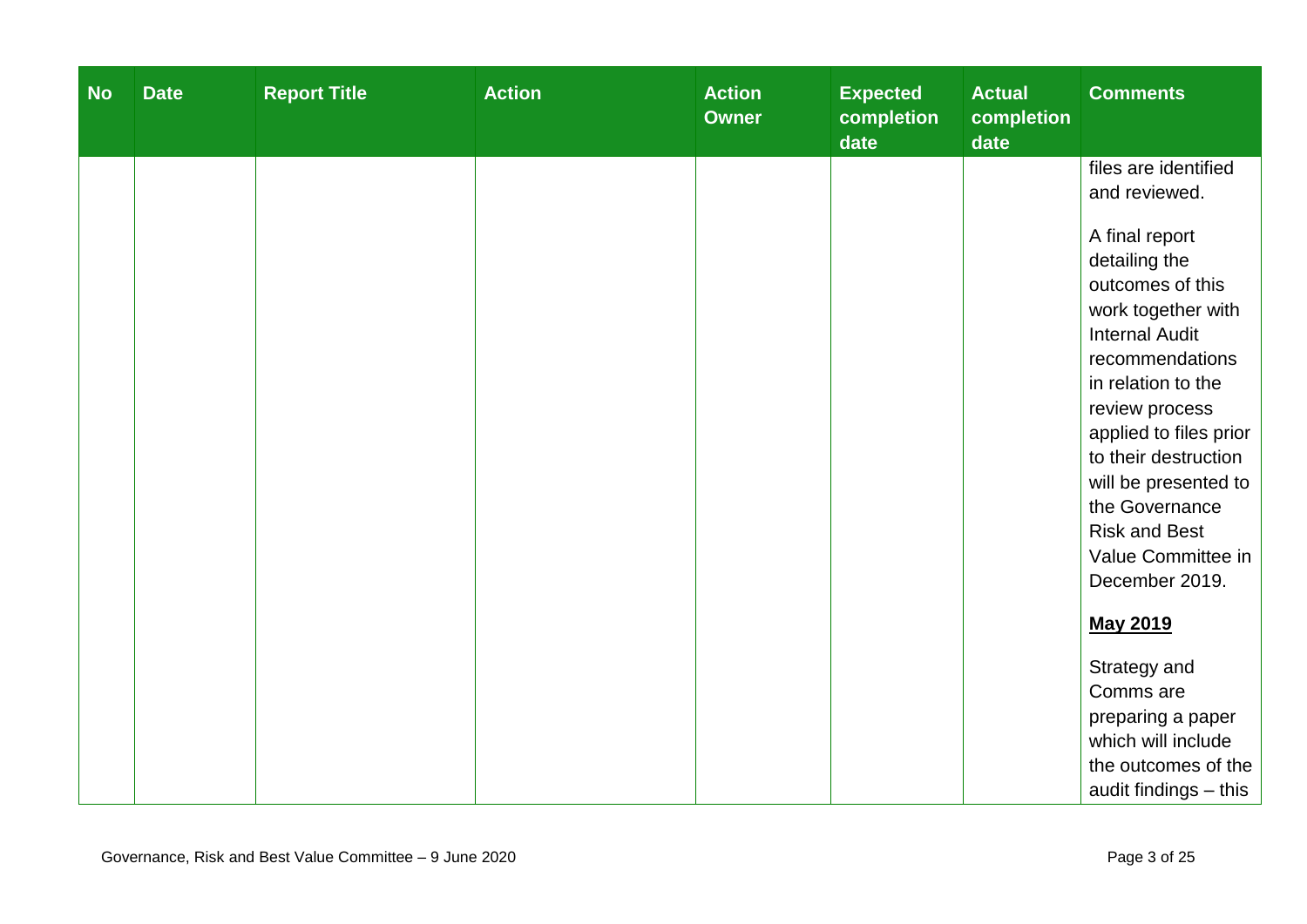| <b>No</b> | <b>Date</b> | <b>Report Title</b> | <b>Action</b> | <b>Action</b><br><b>Owner</b> | <b>Expected</b><br>completion<br>date | <b>Actual</b><br>completion<br>date | <b>Comments</b>                                                                                                                                                                                                                                                                                                                                                                                                                                  |
|-----------|-------------|---------------------|---------------|-------------------------------|---------------------------------------|-------------------------------------|--------------------------------------------------------------------------------------------------------------------------------------------------------------------------------------------------------------------------------------------------------------------------------------------------------------------------------------------------------------------------------------------------------------------------------------------------|
|           |             |                     |               |                               |                                       |                                     | will be reported to<br>the Corporate<br>Policy and Strategy<br>Committee and<br>referred thereafter<br>to GRBV.<br><b>Update</b><br>The internal<br>auditor's<br>investigation is still<br>ongoing therefore it<br>may take a few<br>months before an<br>update is provided.<br>The Executive<br>Director for<br>Communities and<br>Families will<br>provide an update<br>once the Chief<br>Internal Auditor's<br>investigation is<br>concluded. |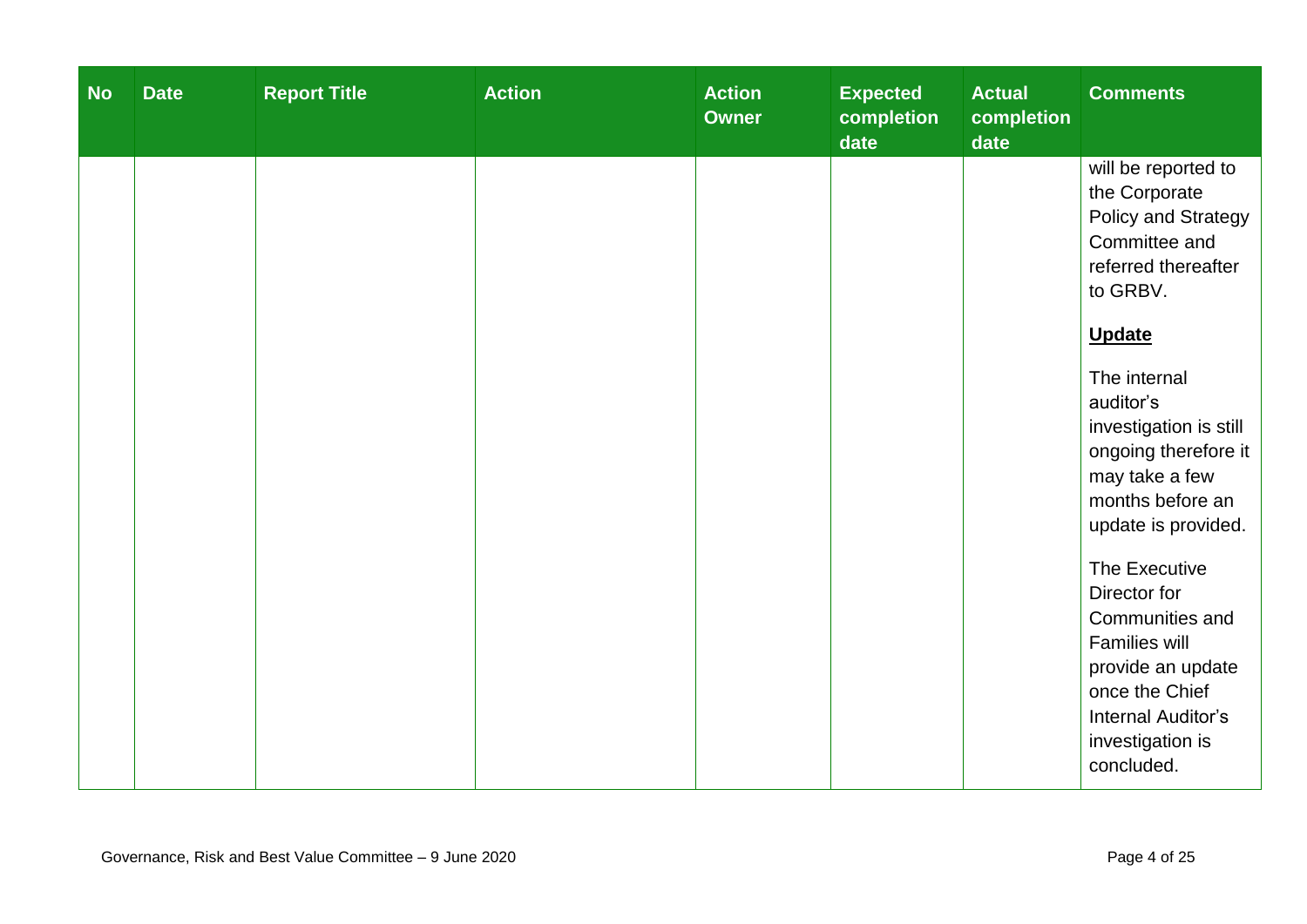| <b>No</b>      | <b>Date</b> | <b>Report Title</b>                                                                                                                                                                                                                                                          | <b>Action</b>                                                                                                                                | <b>Action</b><br><b>Owner</b>                            | <b>Expected</b><br>completion<br>date                                     | <b>Actual</b><br>completion<br>date | <b>Comments</b>                                                                                                                        |
|----------------|-------------|------------------------------------------------------------------------------------------------------------------------------------------------------------------------------------------------------------------------------------------------------------------------------|----------------------------------------------------------------------------------------------------------------------------------------------|----------------------------------------------------------|---------------------------------------------------------------------------|-------------------------------------|----------------------------------------------------------------------------------------------------------------------------------------|
|                |             |                                                                                                                                                                                                                                                                              |                                                                                                                                              |                                                          |                                                                           |                                     | The final audit<br>report would be<br>referred from the<br>Policy and<br>Sustainability<br>Committee to<br>GRBV.                       |
| $\overline{2}$ | 26/09/2017  | <b>Principles to Govern the</b><br><b>Working Relationships</b><br>between the City of<br><b>Edinburgh Council</b><br>Governance, Risk and<br><b>Best Value Committee</b><br>and the Edinburgh<br><b>Integrated Joint Board</b><br><b>Audit and Risk</b><br><b>Committee</b> | To accept the high-level<br>principles subject to<br>further information on<br>how elected members<br>could best engage with<br>the process. | Chief Internal<br>Auditor                                | May 2020<br>September<br>2019<br>January 2019<br>November<br>2017         |                                     | September 2019<br>A briefing note by<br>the Chief Internal<br><b>Auditor ws</b><br>circulated to<br>members<br>separately.             |
| 3              | 31/07/18    | <b>Expansion of Early</b><br><b>Learning and Childcare</b><br>from $600 - 1140$ hours<br>by 2020. Audit Scotland<br><b>Report and Risks</b>                                                                                                                                  | To ask the Chief<br>Executive to submit a<br>report to the Edinburgh<br>Partnership on<br>workforce planning.                                | Executive<br>Director for<br>Communities<br>and Families | <b>March 2020</b><br><b>December</b><br>2019<br>October 2019<br>June 2019 | <b>March 2020</b>                   | <b>Recommended for</b><br>closure<br><b>March 2020:</b><br>A report was<br>considered at<br><b>Education, Children</b><br>and Families |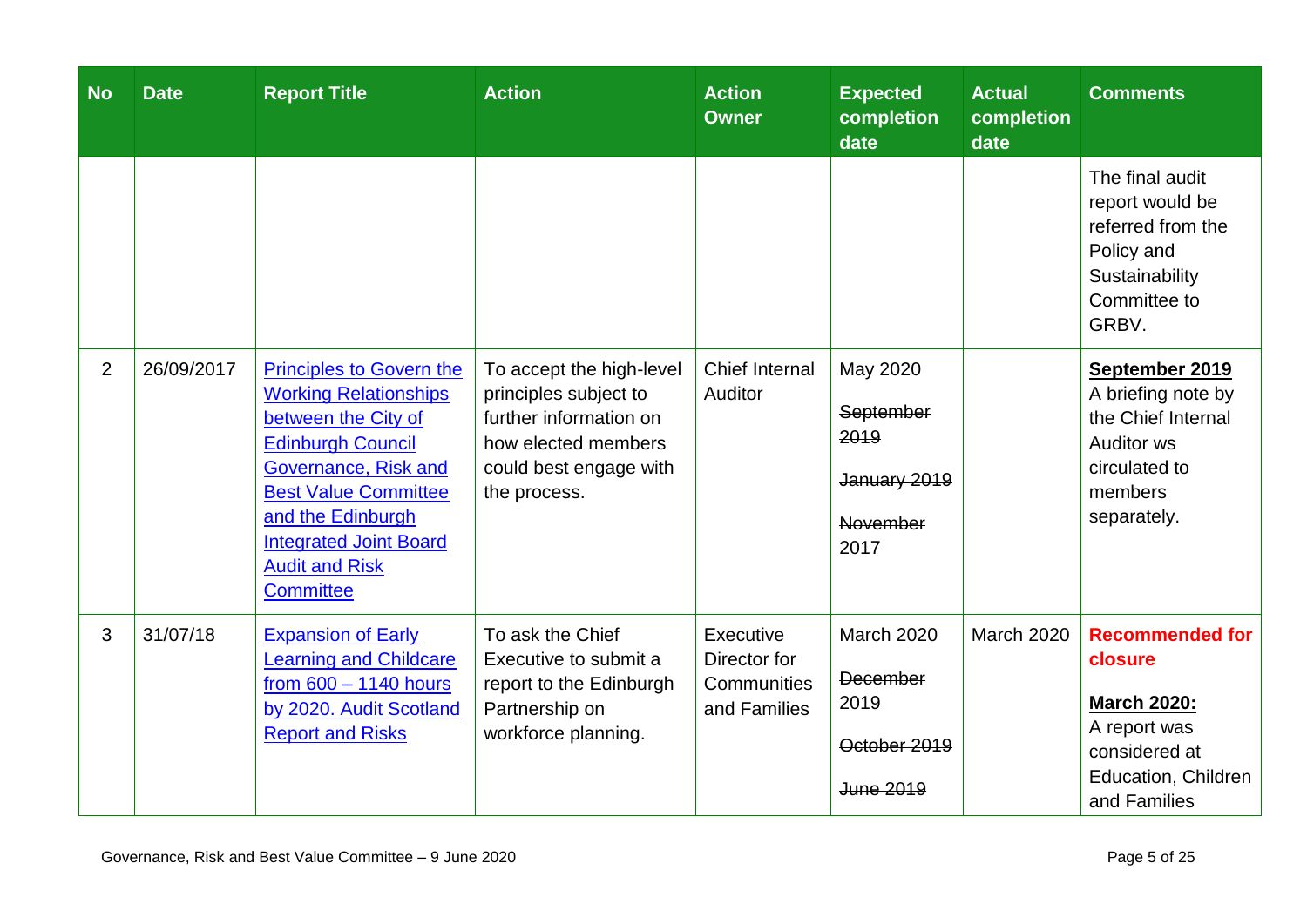| <b>No</b> | <b>Date</b> | <b>Report Title</b> | <b>Action</b> | <b>Action</b><br><b>Owner</b> | <b>Expected</b><br>completion<br>date | <b>Actual</b><br>completion<br>date | <b>Comments</b>                                                                                                       |
|-----------|-------------|---------------------|---------------|-------------------------------|---------------------------------------|-------------------------------------|-----------------------------------------------------------------------------------------------------------------------|
|           |             |                     |               |                               |                                       |                                     | Committee on<br>03.03.20                                                                                              |
|           |             |                     |               |                               |                                       |                                     | Report link                                                                                                           |
|           |             |                     |               |                               |                                       |                                     | December 2019                                                                                                         |
|           |             |                     |               |                               |                                       |                                     | An update was<br>provided to<br>members on<br>12.12.19.                                                               |
|           |             |                     |               |                               |                                       |                                     | To note a report is<br>due to be submitted<br>to Education,<br>Children and<br>Families<br>Committee in<br>March 2020 |
|           |             |                     |               |                               |                                       |                                     | September 2019<br>The Edinburgh                                                                                       |
|           |             |                     |               |                               |                                       |                                     | Partnership will<br>consider this report<br>on 18 September<br>2019, in order to<br>allow it to be                    |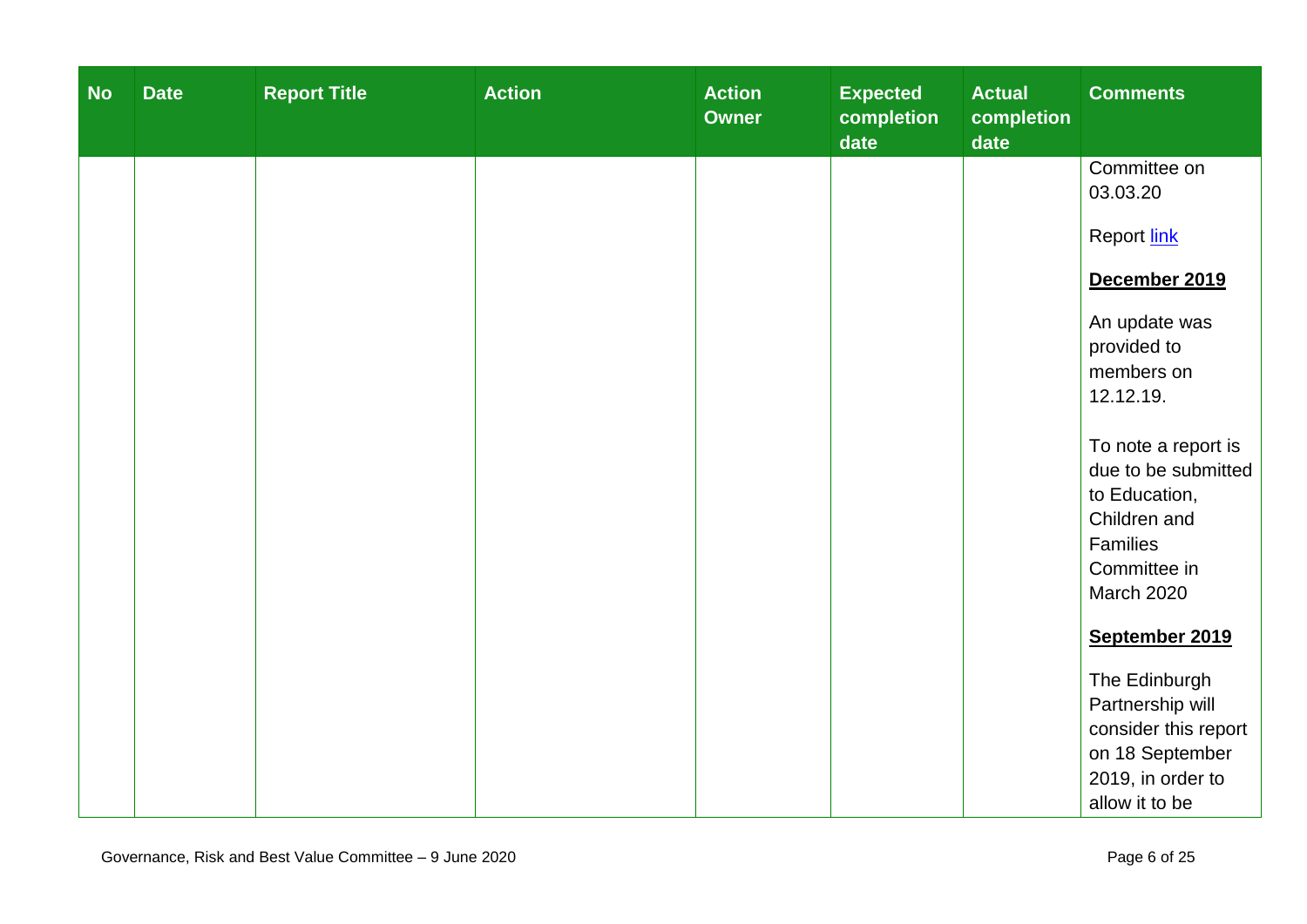| <b>No</b> | <b>Date</b> | <b>Report Title</b> | <b>Action</b> | <b>Action</b><br><b>Owner</b> | <b>Expected</b><br>completion<br>date | <b>Actual</b><br>completion<br>date | <b>Comments</b>                                                                                                                                                                                                                                                                                       |
|-----------|-------------|---------------------|---------------|-------------------------------|---------------------------------------|-------------------------------------|-------------------------------------------------------------------------------------------------------------------------------------------------------------------------------------------------------------------------------------------------------------------------------------------------------|
|           |             |                     |               |                               |                                       |                                     | considered by the<br>Education, Children<br>and Families<br>Committee on 8<br>October 2019.<br>May 2019<br>The report was<br>submitted to the<br>Education, Children<br>and Families<br>Committee in<br>March 2019 and it<br>will be submitted to<br>the Edinburgh<br>Partnership in<br>October 2019. |
|           |             |                     |               |                               |                                       |                                     | October 2018<br>A report is<br>scheduled to go to<br>the Education,<br>Children and<br>Families<br>Committee in                                                                                                                                                                                       |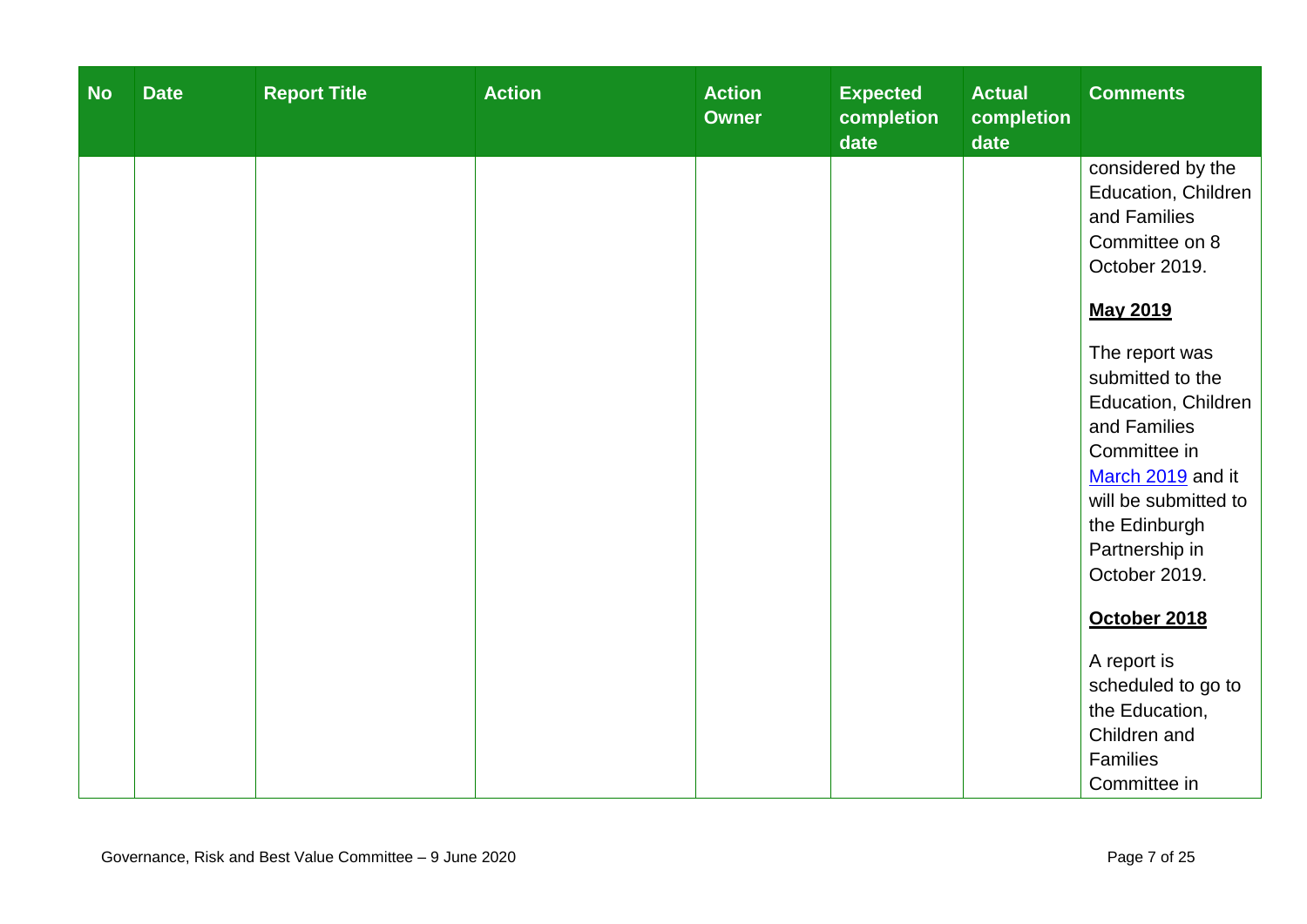| <b>No</b>      | <b>Date</b> | <b>Report Title</b>                    | <b>Action</b>                                                                                                                                                       | <b>Action</b><br><b>Owner</b> | <b>Expected</b><br>completion<br>date                      | <b>Actual</b><br>completion<br>date | <b>Comments</b>                                                                                                                                                                                                                                  |
|----------------|-------------|----------------------------------------|---------------------------------------------------------------------------------------------------------------------------------------------------------------------|-------------------------------|------------------------------------------------------------|-------------------------------------|--------------------------------------------------------------------------------------------------------------------------------------------------------------------------------------------------------------------------------------------------|
|                |             |                                        |                                                                                                                                                                     |                               |                                                            |                                     | March 2019 and<br>will be reported to<br>the Edinburgh<br>Partnership<br>thereafter.                                                                                                                                                             |
| $\overline{4}$ | 28/08/18    | <b>Committee Reporting</b>             | To request a report by<br>the end of 2019 to<br>monitor the impact of<br>the steps taken to<br>improve the process.                                                 | Chief<br>Executive            | September<br>2020<br>February<br>2020<br>December<br>2019  |                                     | <b>June 2020</b><br>Update -<br>Due to the Covid-<br>19 emergency the<br>roll out of Modern<br>Gov phase two has<br>been delayed.<br>Work is being<br>carried out on<br>whether the project<br>can be progressed<br>further while on<br>lockdown |
| 5              | 04.06.19    | <b>Welfare Reform Annual</b><br>Report | To agree that the<br>Convener would write to<br>the Convener of the<br>Corporate Policy and<br><b>Strategy Committee</b><br>recommending that he<br>write to the UK | Convener                      | February<br>2020<br><b>December</b><br>2019<br>August 2019 |                                     | February 2020<br><b>Update - Update in</b><br><b>Business Bulletin in</b><br>February 2020. The<br>Convener of the<br>Policy and<br>Sustainability                                                                                               |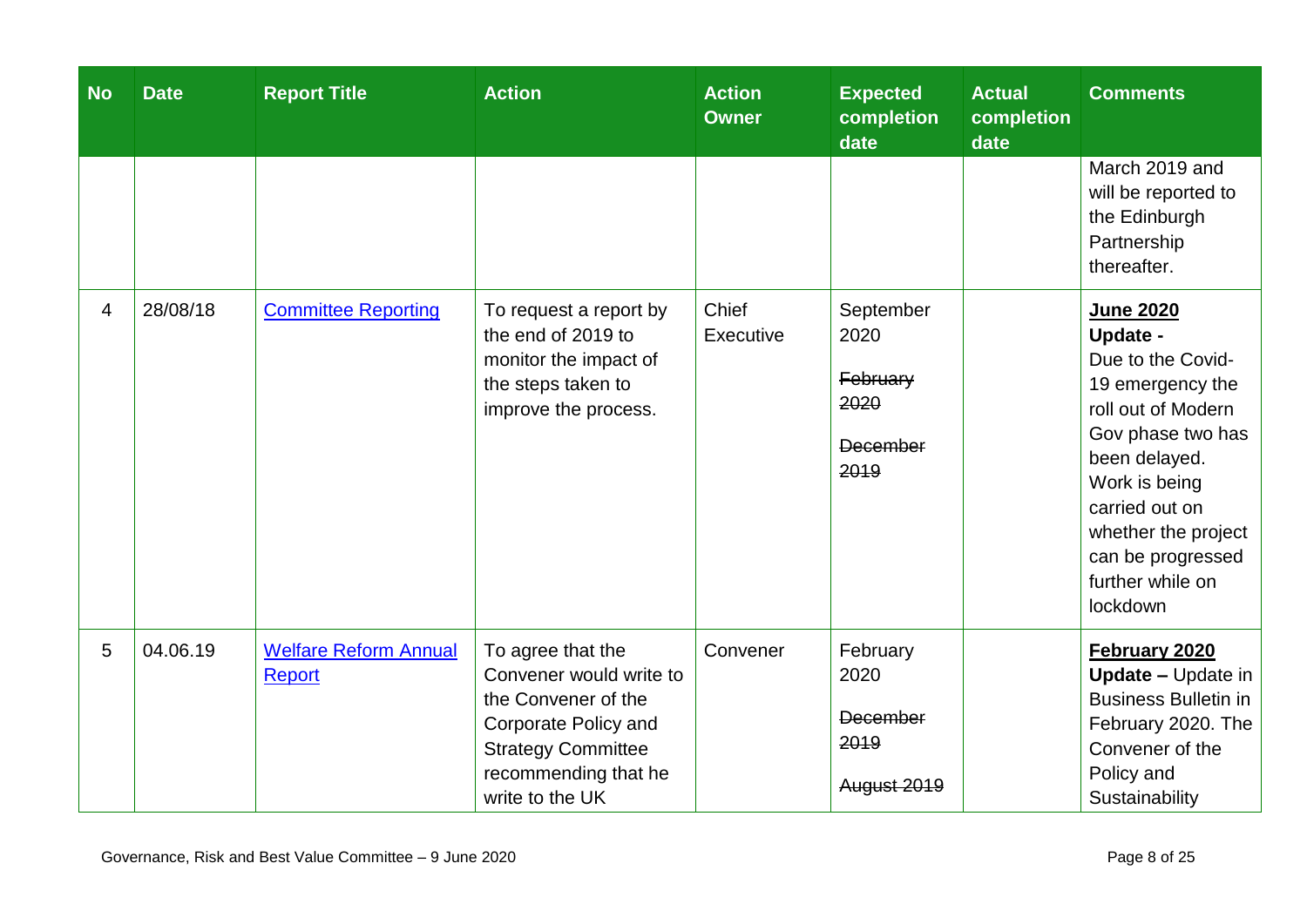| <b>No</b> | <b>Date</b> | <b>Report Title</b> | <b>Action</b>                                                                                                                                                                                                | <b>Action</b><br><b>Owner</b> | <b>Expected</b><br>completion<br>date | <b>Actual</b><br>completion<br>date | <b>Comments</b>                                                                                                                                                                                                                                                                                                                                                                                                                                                                                                         |
|-----------|-------------|---------------------|--------------------------------------------------------------------------------------------------------------------------------------------------------------------------------------------------------------|-------------------------------|---------------------------------------|-------------------------------------|-------------------------------------------------------------------------------------------------------------------------------------------------------------------------------------------------------------------------------------------------------------------------------------------------------------------------------------------------------------------------------------------------------------------------------------------------------------------------------------------------------------------------|
|           |             |                     | Government requesting<br>assistance to mitigate<br>the impact of welfare<br>reform, and that details,<br>including any<br>responses, would be<br>provided in the<br><b>Committee's Business</b><br>Bulletin. |                               |                                       |                                     | Committee has<br>written to the<br>Secretary of State<br>for Work and<br>Pensions in the UK<br>on 6 February<br>2020. To date, no<br>response from the<br>Secretary of State<br>for Work and<br>Pensions in the UK<br>has been received.<br>December 2019<br><b>Update - Convener</b><br>has written to the<br>Convener of the<br>Policy and<br>Sustainability<br><b>Committee. Details</b><br>including any<br>responses will be<br>provided in the<br>Committee's<br><b>Business Bulletin at</b><br>a future meeting. |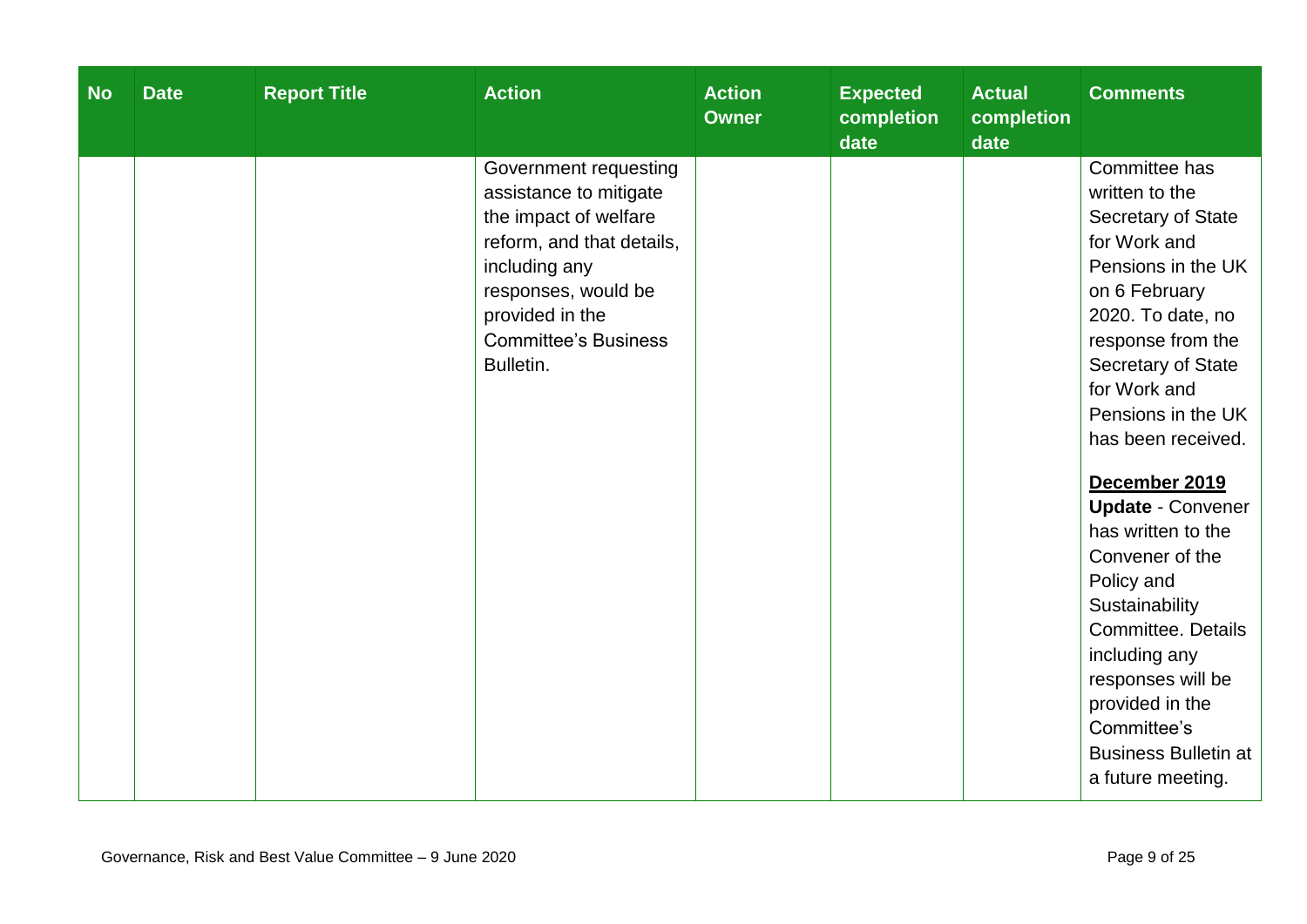| <b>No</b>      | <b>Date</b> | <b>Report Title</b>                                                                  | <b>Action</b>                                                                                                                                                                                                                                                                                           | <b>Action</b><br><b>Owner</b>     | <b>Expected</b><br>completion<br>date                           | <b>Actual</b><br>completion<br>date | <b>Comments</b>                                                                                                                                                                                                                                                                                                                           |
|----------------|-------------|--------------------------------------------------------------------------------------|---------------------------------------------------------------------------------------------------------------------------------------------------------------------------------------------------------------------------------------------------------------------------------------------------------|-----------------------------------|-----------------------------------------------------------------|-------------------------------------|-------------------------------------------------------------------------------------------------------------------------------------------------------------------------------------------------------------------------------------------------------------------------------------------------------------------------------------------|
| 6              | 13.08.19    | <b>Annual Update on</b><br><b>Council Transport Arms-</b><br><b>Length Companies</b> | To agree that the report<br>to Policy and<br>Sustainability<br>Committee later this<br>year would provide<br>additional clarity<br>regarding the reporting<br>arrangements for<br><b>ALEOs to the Council</b><br>and governance<br>schematics and this<br>should be referred back<br>to GRBV Committee. | Chief<br>Executive                | <b>July 2020</b><br>February<br>2020<br><b>November</b><br>2019 |                                     | <b>March 2020</b><br><b>Update</b><br>An update was due<br>to be provided on<br>the business<br>bulletin for this<br>meeting. The<br>March meeting was<br>cancelled due to<br>Covid-19.<br>December 2019<br><b>Update</b><br>Report will be on<br>the agenda for the<br>Policy and<br>Sustainability<br>Committee on 25<br>February 2020. |
| $\overline{7}$ | 13.08.19    | <b>Marketing Edinburgh</b><br><b>Annual Update</b>                                   | To agree that details<br>would be provided about<br>the amount of income<br>generated by Film<br>Edinburgh for the<br>Council.                                                                                                                                                                          | Executive<br>Director of<br>Place | October /<br>November<br>2020<br>February<br>2020               |                                     | <b>June 2020:</b><br><b>Update</b><br>More detailed<br>report due at Policy<br>& Sustainability in<br>October 2020.<br>Then onto the next                                                                                                                                                                                                 |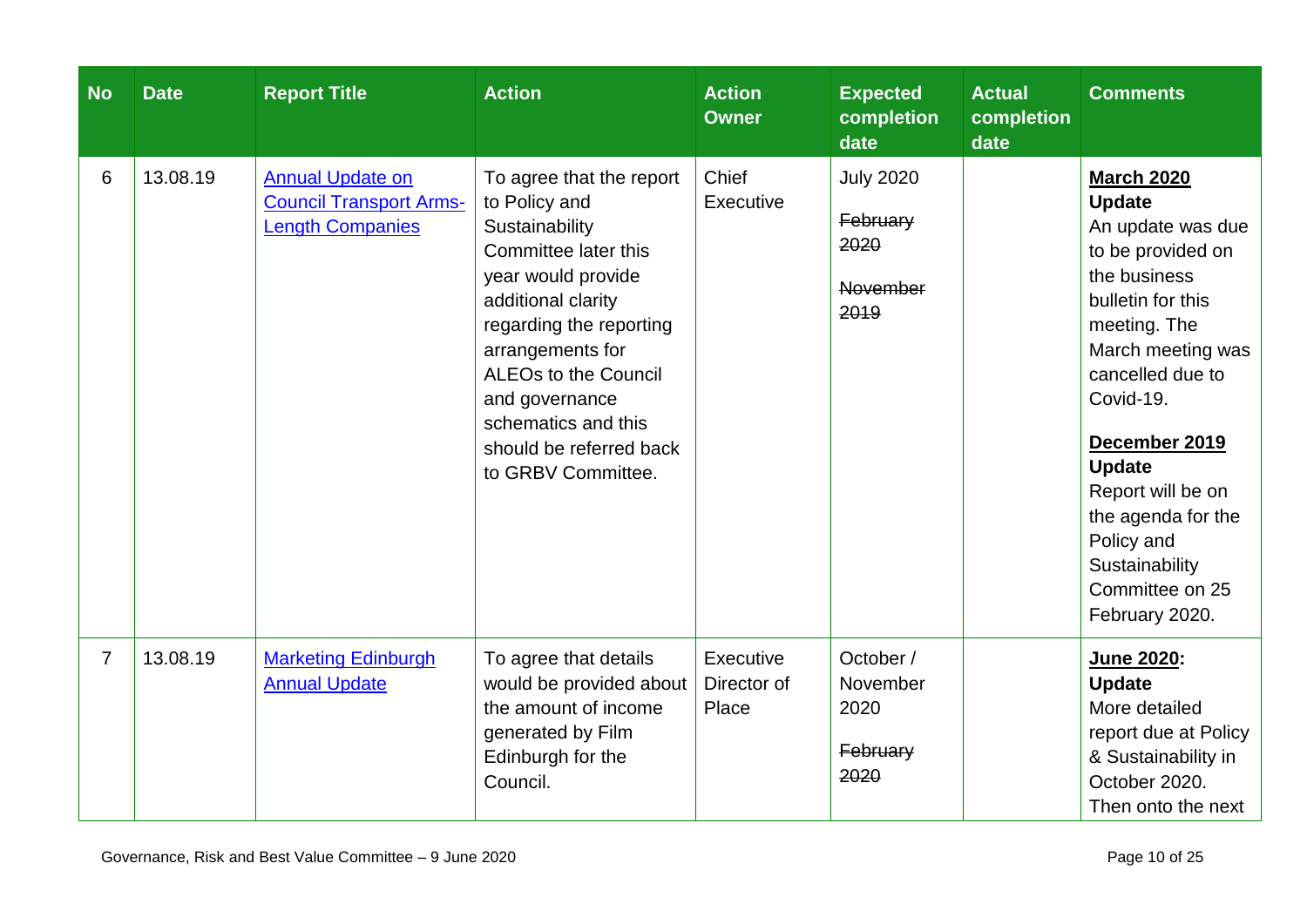| <b>No</b> | <b>Date</b> | <b>Report Title</b> | <b>Action</b> | <b>Action</b><br><b>Owner</b> | <b>Expected</b><br>completion<br>date | <b>Actual</b><br>completion<br>date | <b>Comments</b>                                                                                       |
|-----------|-------------|---------------------|---------------|-------------------------------|---------------------------------------|-------------------------------------|-------------------------------------------------------------------------------------------------------|
|           |             |                     |               |                               | January 2020                          |                                     | available GRBV.<br><b>March 2020:</b><br><b>Update</b><br>The report was                              |
|           |             |                     |               |                               |                                       |                                     | scheduled to come<br>to the March<br>meeting. This<br>meeting was<br>cancelled due to<br>the Covid-19 |
|           |             |                     |               |                               |                                       |                                     | outbreak.<br>February 2020:<br><b>Update</b><br>A report on filming<br>in Edinburgh will be           |
|           |             |                     |               |                               |                                       |                                     | considered by<br>Policy &<br>Sustainability<br>Committee on 25<br>February 2020.                      |
|           |             |                     |               |                               |                                       |                                     | This includes<br>details of the<br>income recovered<br>by the Council.<br>This report will also       |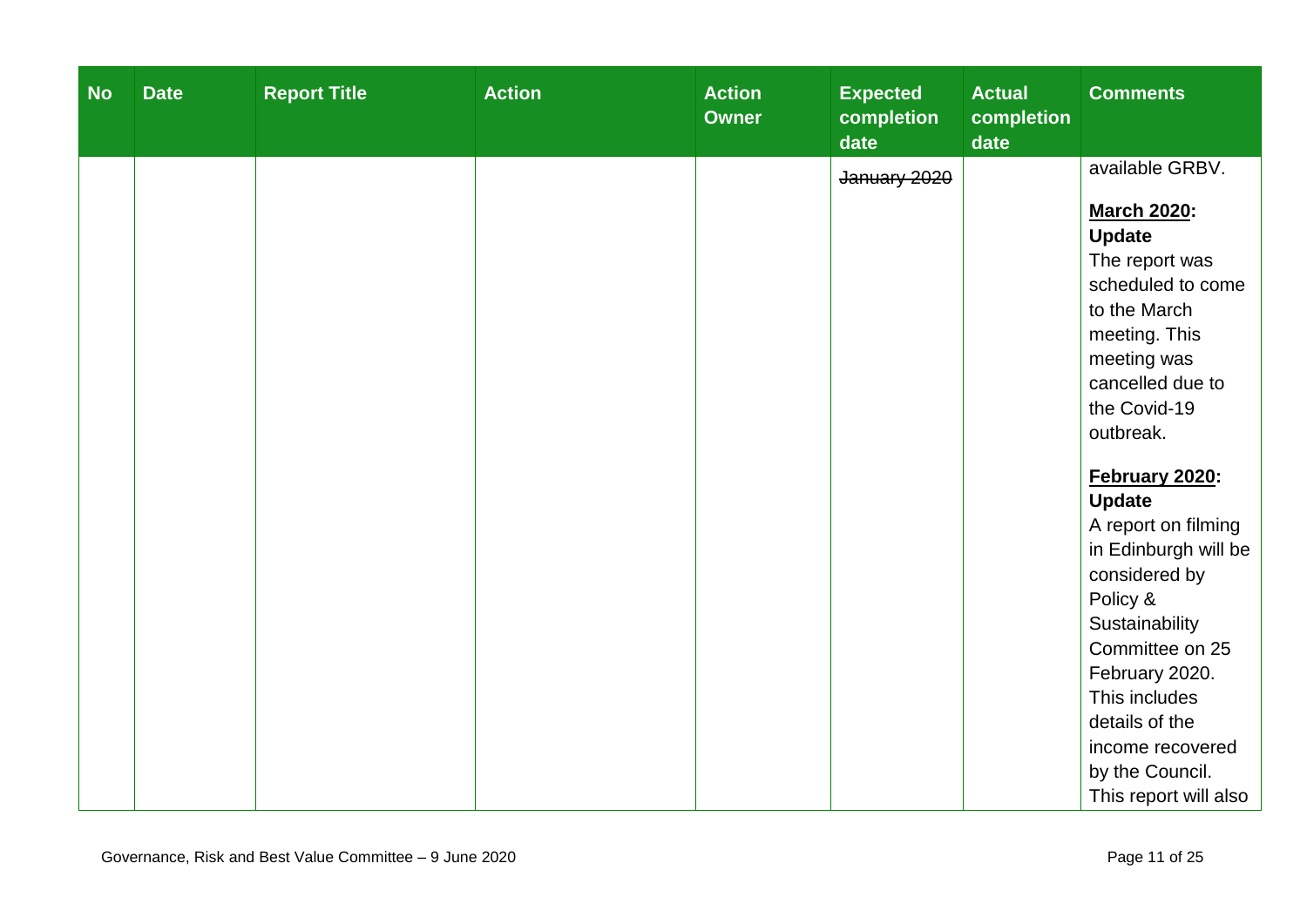| <b>No</b> | <b>Date</b> | <b>Report Title</b>                                                                                        | <b>Action</b>                                                                                                                                                                | <b>Action</b><br><b>Owner</b> | <b>Expected</b><br>completion<br>date                       | <b>Actual</b><br>completion<br>date | <b>Comments</b>                                                                                                                                                                                                                                                                                                       |
|-----------|-------------|------------------------------------------------------------------------------------------------------------|------------------------------------------------------------------------------------------------------------------------------------------------------------------------------|-------------------------------|-------------------------------------------------------------|-------------------------------------|-----------------------------------------------------------------------------------------------------------------------------------------------------------------------------------------------------------------------------------------------------------------------------------------------------------------------|
|           |             |                                                                                                            |                                                                                                                                                                              |                               |                                                             |                                     | be shared with<br><b>Governance Risk</b><br>and Best Value.                                                                                                                                                                                                                                                           |
| 8         | 17.09.19    | <b>Outstanding Actions -</b><br><b>Procedure for Oversight</b><br>of Annual Assurance<br><b>Statements</b> | To request that an<br>update be provided in<br>the Committee's<br>Business Bulletin on the<br>procedure for<br>Committee oversight of<br>the annual assurance<br>statements. | Chief<br>Executive            | February<br>2020<br>January 2020<br><b>December</b><br>2019 | February<br>2020                    | <b>Recommended for</b><br>closure<br>February 2020:<br>An update was<br>included in the<br><b>Business Bulletin</b><br>for February<br>Committee meeting<br><b>January 2020:</b><br><b>Update</b><br>Democracy,<br>Governance &<br><b>Resilience Senior</b><br>Manager provided<br>a verbal update at<br>the meeting. |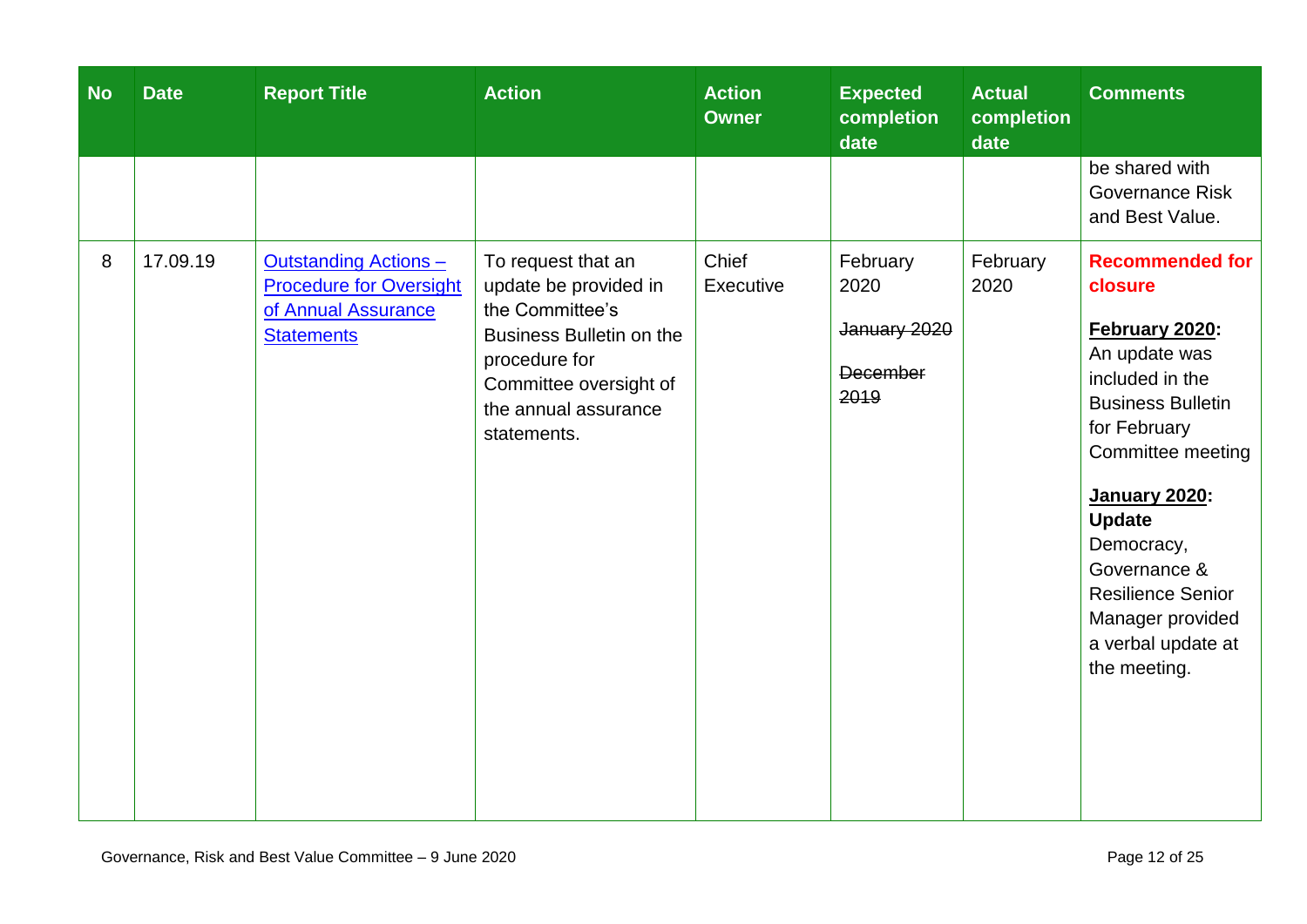| <b>No</b> | <b>Date</b> | <b>Report Title</b>                                                         | <b>Action</b>                                                                                                                                                                                                                               | <b>Action</b><br><b>Owner</b>                                                         | <b>Expected</b><br>completion<br>date | <b>Actual</b><br>completion<br>date | <b>Comments</b>                                                                                                                                                                                                                                                                             |
|-----------|-------------|-----------------------------------------------------------------------------|---------------------------------------------------------------------------------------------------------------------------------------------------------------------------------------------------------------------------------------------|---------------------------------------------------------------------------------------|---------------------------------------|-------------------------------------|---------------------------------------------------------------------------------------------------------------------------------------------------------------------------------------------------------------------------------------------------------------------------------------------|
| 9         | 17.09.19    | <b>Work Programme -</b><br><b>Management of</b><br><b>Sheltered Housing</b> | 1)<br>To request a<br>report on the<br>management of<br>sheltered housing<br>under Items for<br>Scrutiny.                                                                                                                                   | Chief Officer,<br>Edinburgh<br><b>Health and</b><br><b>Social Care</b><br>Partnership | October 2019                          |                                     | 1. CLOSED<br>1. Report<br>submitted to<br>Committee on<br>29 October<br>2019. New<br>action opened<br>(see 17 below)                                                                                                                                                                        |
|           |             | <b>Work Programme -</b><br><b>Member/Officer Protocol</b>                   | 2)<br>To add the review<br>of the Member/<br><b>Officer Protocol to</b><br>the workplan with<br>timescales for<br>submission and to<br>agree that a<br>workshop for<br>members would<br>be held prior to<br>submission to the<br>Committee. | Chief<br>Executive                                                                    | September<br>2020<br>January 2020     |                                     | <b>June 2020</b><br><b>Update</b><br>Consideration of<br>the member/officer<br>protocol is awaiting<br>the finalisation of<br>the revised Code of<br>Conduct from the<br>Scottish<br>Government that<br>will impact on the<br>content of the<br>Protocol.<br>Timescales to be<br>confirmed. |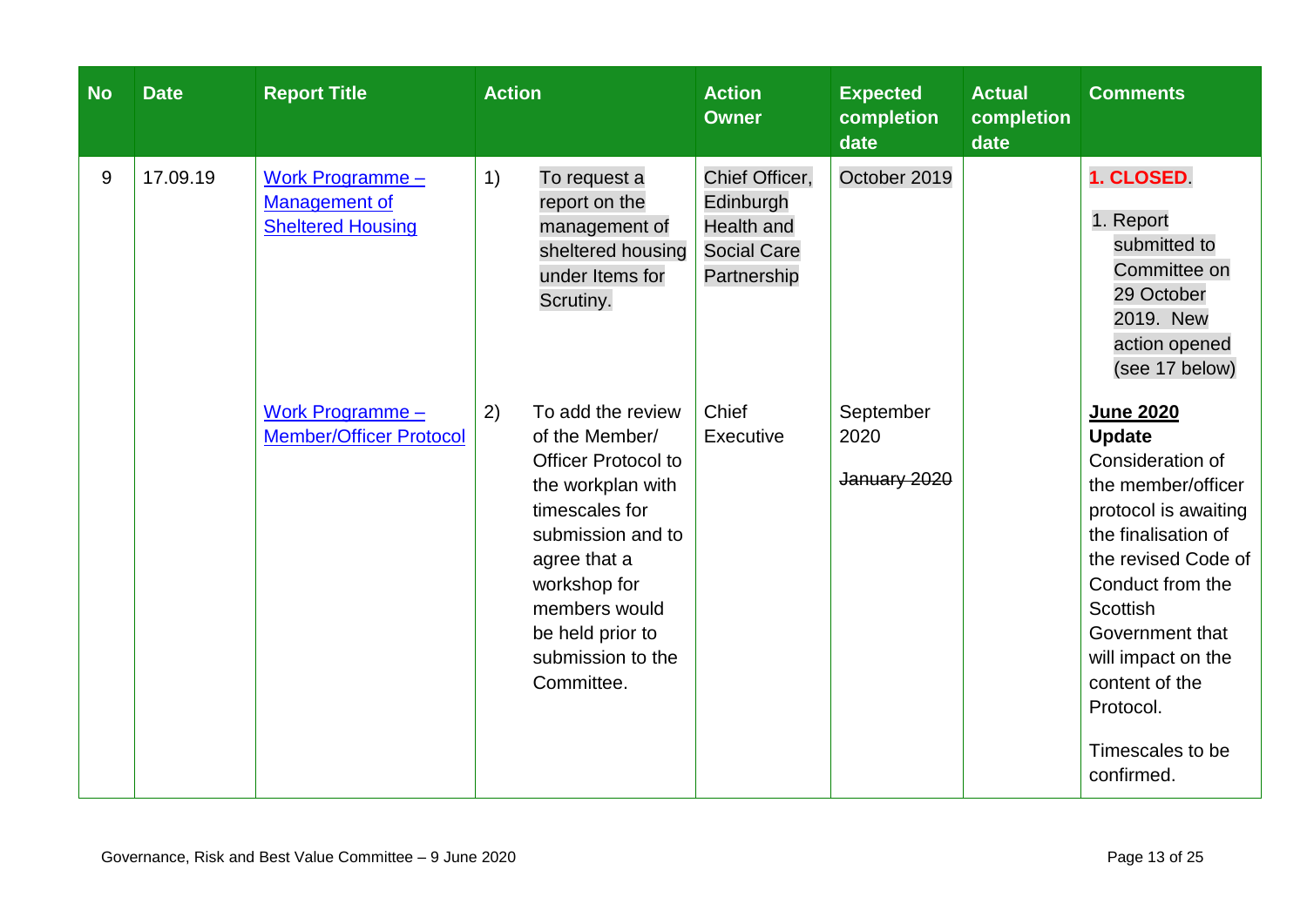| <b>No</b> | <b>Date</b> | <b>Report Title</b>                                                      | <b>Action</b>                                                                                                                                                                                                                                                             | <b>Action</b><br><b>Owner</b>                | <b>Expected</b><br>completion<br>date | <b>Actual</b><br>completion<br>date | <b>Comments</b>                                                                                                                                                                                                                                                                                               |
|-----------|-------------|--------------------------------------------------------------------------|---------------------------------------------------------------------------------------------------------------------------------------------------------------------------------------------------------------------------------------------------------------------------|----------------------------------------------|---------------------------------------|-------------------------------------|---------------------------------------------------------------------------------------------------------------------------------------------------------------------------------------------------------------------------------------------------------------------------------------------------------------|
|           |             |                                                                          |                                                                                                                                                                                                                                                                           |                                              |                                       |                                     | December 2019<br>Workshop with<br>members held on<br>29 October 2019.<br>A joint workshop<br>will be arranged<br>with officers and<br>members early<br>2020 (following the<br>General Election).                                                                                                              |
| 10        | 29.10.19    | <b>Quarterly Status</b><br>Update - Digital<br><b>Services Programme</b> | 1)<br>To note the<br>quarterly update.<br>2)<br>To request that a<br>further report be<br>brought back to<br>Committee in six<br>months on the<br><b>Customer Digital</b><br>Enablement<br>programme once<br>the new CRM had<br>bedded in<br>focussing on the<br>benefits | Executive<br>Director of<br><b>Resources</b> | Quarter 3                             |                                     | <b>June 2020</b><br><b>Update</b><br>It was agreed by<br>members and<br>officials in the run<br>up to working<br>remotely as a result<br>of Covid-19 that the<br><b>Digital Report</b><br>would be pushed<br>out to quarter 3 to<br>focus on critical<br>service decisions<br>which required to<br>be made at |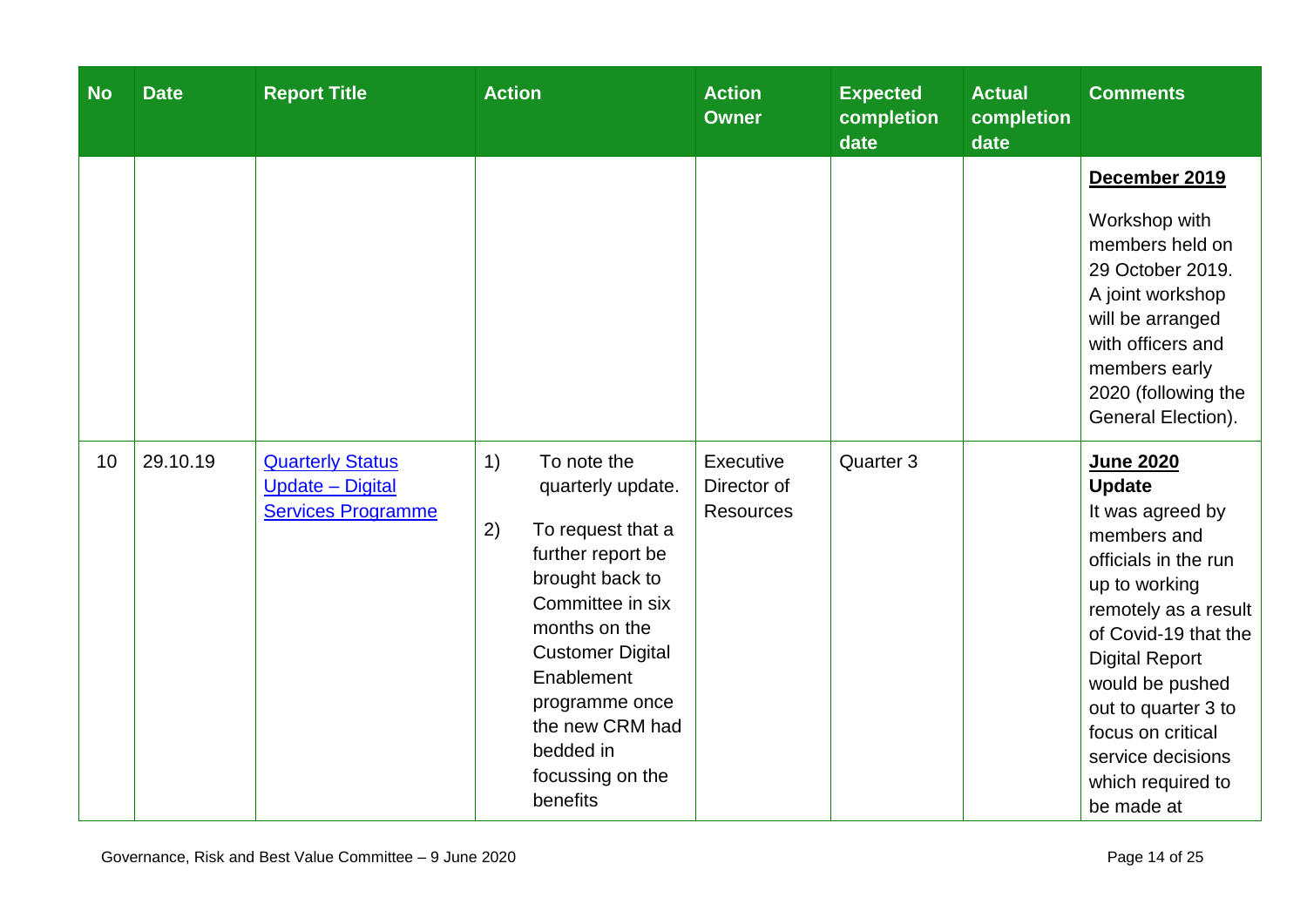| <b>No</b> | <b>Date</b> | <b>Report Title</b>                                                      | <b>Action</b>                                                                                                                                         | <b>Action</b><br><b>Owner</b>  | <b>Expected</b><br>completion<br>date | <b>Actual</b><br>completion<br>date | <b>Comments</b>                                                                                                                                                                                                                                                                                                                                 |
|-----------|-------------|--------------------------------------------------------------------------|-------------------------------------------------------------------------------------------------------------------------------------------------------|--------------------------------|---------------------------------------|-------------------------------------|-------------------------------------------------------------------------------------------------------------------------------------------------------------------------------------------------------------------------------------------------------------------------------------------------------------------------------------------------|
|           |             |                                                                          | realisation and                                                                                                                                       |                                |                                       |                                     | Committee.                                                                                                                                                                                                                                                                                                                                      |
|           |             |                                                                          | evaluation of the<br>project.                                                                                                                         |                                |                                       |                                     | As this report on<br>CDE will be part of<br>the next Digital<br>update it will be<br>included in the Q3<br>report. The positive<br>news is that the<br>closure report is<br>now finalised and<br>phase 1 of the<br>programme<br>completed, so all<br>work has been<br>done and the<br>verbal update will<br>be discussed at<br>Committee at Q3. |
| 11        | 29.10.19    | <b>City of Edinburgh</b><br><b>Council - Sheltered</b><br><b>Housing</b> | To note the report<br>1)<br>and the work<br>ongoing to<br>maintain and<br>improve services<br>for residents of<br>sheltered housing<br>and strengthen | Chief Officer,<br><b>EHSCP</b> | October 2020                          | <b>March 2020</b>                   | <b>Recommended for</b><br>closure<br><b>June 2020</b><br><b>Update</b><br><b>Sheltered Housing</b><br>is now on the<br>annual cycle for the<br><b>EIJB</b> for October                                                                                                                                                                          |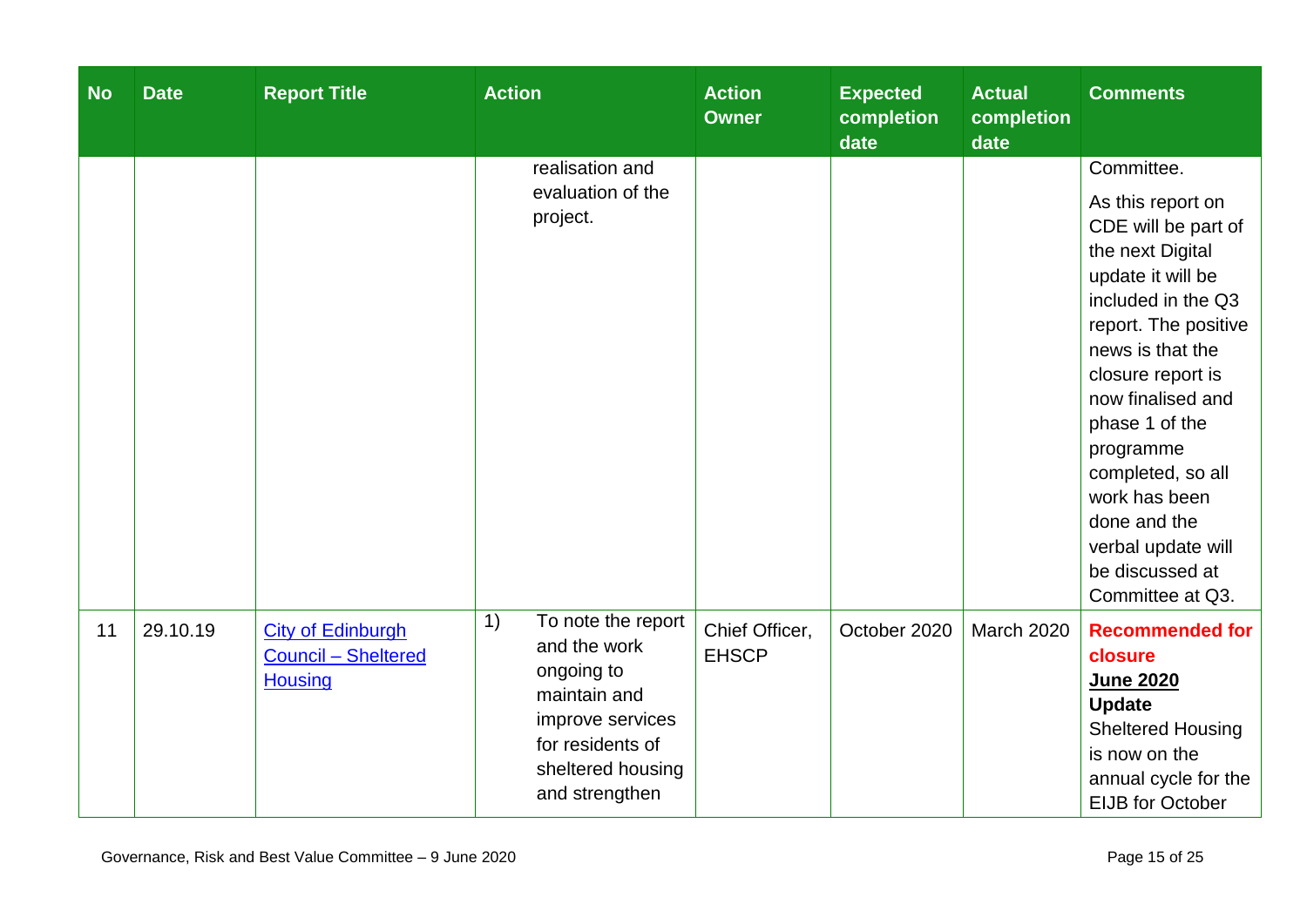| <b>No</b> | <b>Date</b> | <b>Report Title</b> | <b>Action</b>                                                                                                                                                                                                                                                                                                                                                                                                                                                                     | <b>Action</b><br><b>Owner</b> | <b>Expected</b><br>completion<br>date | <b>Actual</b><br>completion<br>date | <b>Comments</b> |
|-----------|-------------|---------------------|-----------------------------------------------------------------------------------------------------------------------------------------------------------------------------------------------------------------------------------------------------------------------------------------------------------------------------------------------------------------------------------------------------------------------------------------------------------------------------------|-------------------------------|---------------------------------------|-------------------------------------|-----------------|
|           |             |                     | resident<br>involvement.<br>To request that a<br>2)<br>further update be<br>presented to the<br>Integration Joint<br>Board, as the<br>parent reporting<br>body for the<br><b>Health and Social</b><br>Care Partnership,<br>in one year<br>focussing<br>specifically on key<br>improvements to<br>address social<br>isolation and<br>communication<br>with residents with<br>a request that the<br>report is thereafter<br>referred to this<br>Committee for its<br>consideration. |                               |                                       |                                     | 2020.           |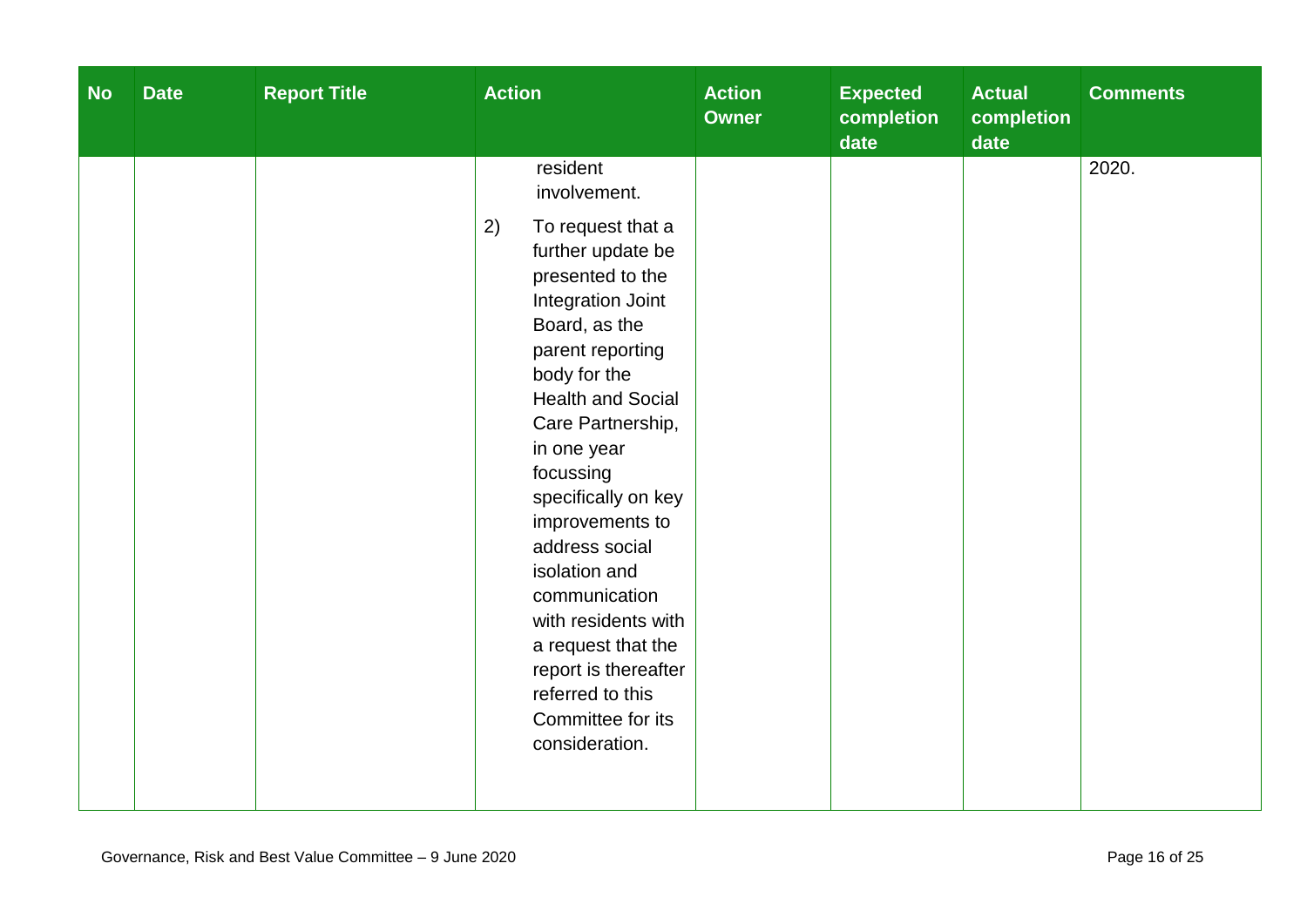| <b>No</b> | <b>Date</b> | <b>Report Title</b>                                                      | <b>Action</b>                                                                                                                                                                                                                                          | <b>Action</b><br><b>Owner</b>                                                  | <b>Expected</b><br>completion<br>date | <b>Actual</b><br>completion<br>date | <b>Comments</b>                                                                                                                                                                       |
|-----------|-------------|--------------------------------------------------------------------------|--------------------------------------------------------------------------------------------------------------------------------------------------------------------------------------------------------------------------------------------------------|--------------------------------------------------------------------------------|---------------------------------------|-------------------------------------|---------------------------------------------------------------------------------------------------------------------------------------------------------------------------------------|
| 12        | 03.12.19    | <b>Outstanding Internal</b><br>Audits - Health and<br><b>Social Care</b> | 1)<br>To ask for an<br>update in the<br><b>Business Bulletin</b><br>for the next<br>meeting on new<br>management<br>actions on<br>overdue internal<br>audit items and<br>whether they<br>were on track to<br>achieve their<br>implementation<br>dates. | Chief Officer,<br>Edinburgh<br>Health and<br><b>Social Care</b><br>Partnership | January 2020                          |                                     | 1) Closed<br>1) January 2020:<br><b>Update provided</b><br>in Business<br><b>Bulletin of 14</b><br>January 2020                                                                       |
|           |             |                                                                          | 2)<br>To circulate the<br>briefing note on<br>the relationships<br>between the IJB,<br><b>NHS Lothian and</b><br>the Council<br>previously<br>prepared by the<br>Democracy,<br>Governance &<br><b>Resilience Senior</b>                                | Chief<br>Executive                                                             | <b>March 2020</b>                     |                                     | <b>Recommended for</b><br>closure<br>2) June 2020:<br><b>Update</b><br>Governance<br>Relationship<br>between the<br>Council and the<br>EIJB report was<br>circulated to<br>members on |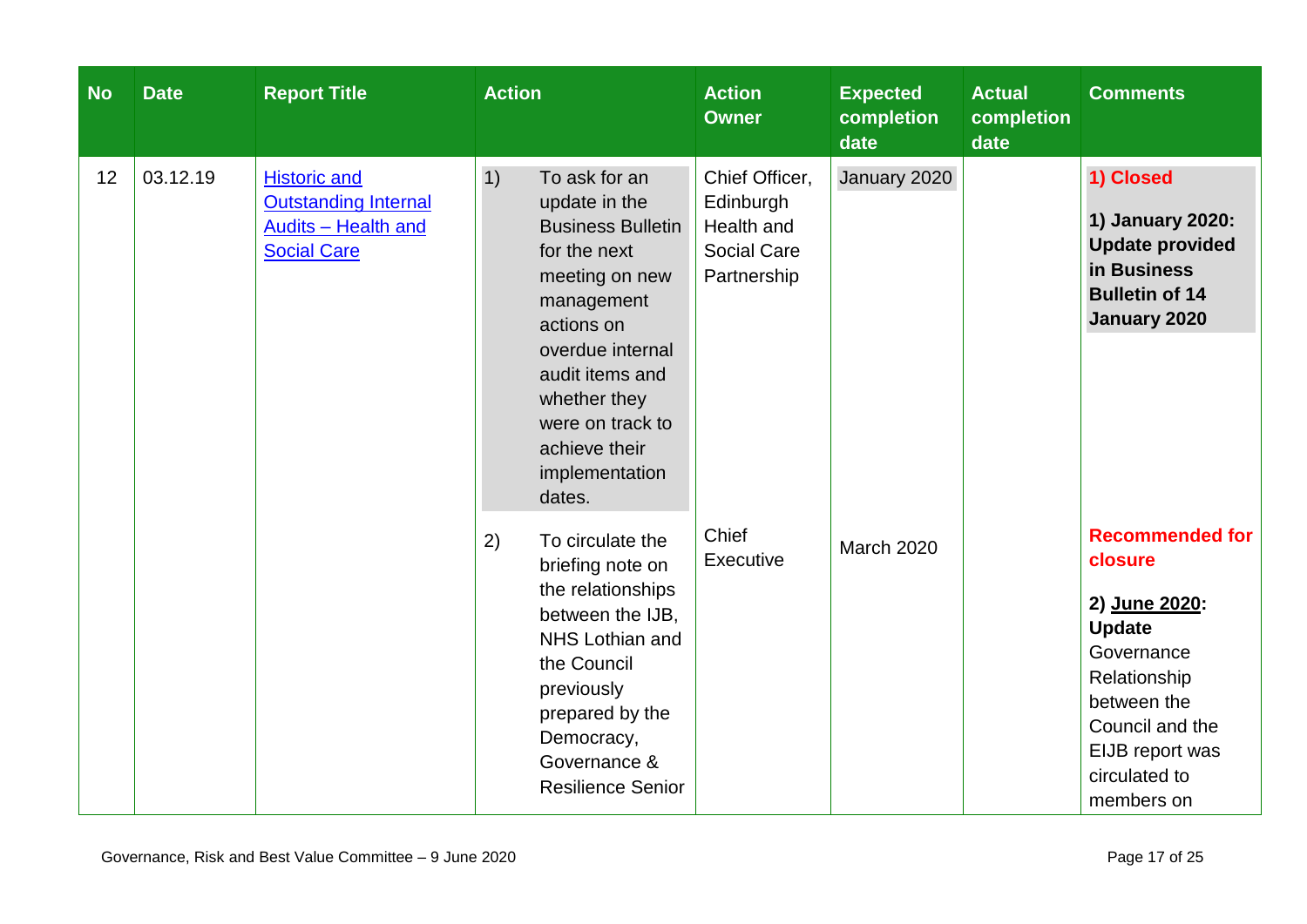| <b>No</b> | <b>Date</b> | <b>Report Title</b> | <b>Action</b>                                                                                                                                                                                                                                                                                                                                                                                                  | <b>Action</b><br><b>Owner</b> | <b>Expected</b><br>completion<br>date | <b>Actual</b><br>completion<br>date | <b>Comments</b>                                                                                                                          |
|-----------|-------------|---------------------|----------------------------------------------------------------------------------------------------------------------------------------------------------------------------------------------------------------------------------------------------------------------------------------------------------------------------------------------------------------------------------------------------------------|-------------------------------|---------------------------------------|-------------------------------------|------------------------------------------------------------------------------------------------------------------------------------------|
|           |             |                     | Manager to<br>members; the<br>briefing note to<br>be expanded to<br>include:<br>Clarification of the<br>$\bullet$<br>scrutiny process<br>for projects<br>instructed by the<br>IJB but delivered<br>by the Council<br>and its officers<br>Confirmation of<br>$\bullet$<br>where the key<br>controls sit in<br>relation to the<br>delivery of the<br>health and social<br>services<br>delegated from<br>the IJB. |                               |                                       |                                     | 08.01.20.<br>Democracy,<br>Governance &<br><b>Resilience Senior</b><br>Manager provided<br>a verbal update at<br>the January<br>meeting. |
|           |             |                     | 3)<br>To agree that an<br>update be<br>provided in the<br><b>Business Bulletin</b><br>for the next                                                                                                                                                                                                                                                                                                             | Chief<br>Executive            | <b>March 2020</b>                     |                                     | June 2020<br><b>Update</b><br>An update was due<br>to be provided in<br>the business                                                     |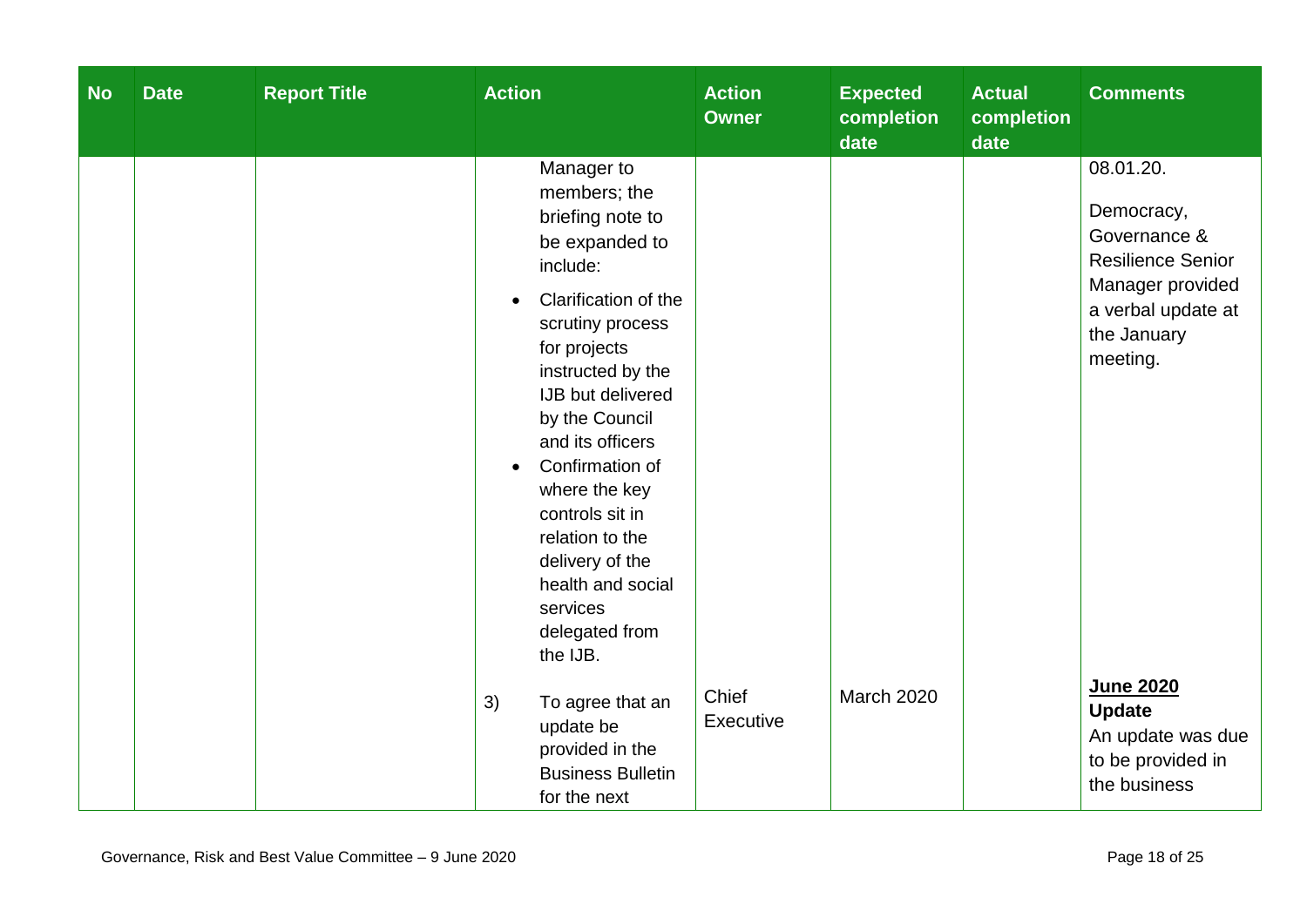| <b>No</b> | <b>Date</b> | <b>Report Title</b>                                      | <b>Action</b>                                                                                                                                                                                                                                                                                                                                                                                           | <b>Action</b><br><b>Owner</b> | <b>Expected</b><br>completion<br>date | <b>Actual</b><br>completion<br>date | <b>Comments</b>                                                                                                                                                                                                                                |
|-----------|-------------|----------------------------------------------------------|---------------------------------------------------------------------------------------------------------------------------------------------------------------------------------------------------------------------------------------------------------------------------------------------------------------------------------------------------------------------------------------------------------|-------------------------------|---------------------------------------|-------------------------------------|------------------------------------------------------------------------------------------------------------------------------------------------------------------------------------------------------------------------------------------------|
|           |             |                                                          | meeting of this<br>Committee setting<br>out when the<br>information on the<br>relationship<br>between the IJB<br>and the Council<br>will be coming<br>forward.                                                                                                                                                                                                                                          |                               |                                       |                                     | bulletin for the<br><b>March Committee</b><br>meeting. This<br>meeting was<br>cancelled due to<br>the Covid-19<br>situation.                                                                                                                   |
| 13        | 03.12.19    | <b>Corporate Leadership</b><br><b>Team Risk Register</b> | Convener to write to the<br>Convener of Policy and<br>Sustainability<br>Committee requesting<br>information on what is<br>set out in that<br>Committee's work plan<br>to fulfil its duties in<br>terms of scrutiny of<br>those services<br>delegated to the<br><b>Integration Joint Board</b><br>including scrutiny of<br>internal controls,<br>performance, quality<br>and compliance with the<br>law. | Convener                      | February<br>2020                      | February<br>2020                    | <b>Recommended for</b><br>closure<br><b>June 2020</b><br><b>Update</b><br>Letter circulated to<br>members on<br>19.02.20<br>February 2020<br>Update -<br>Response has<br>been received from<br>the Convener of<br>Policy and<br>Sustainability |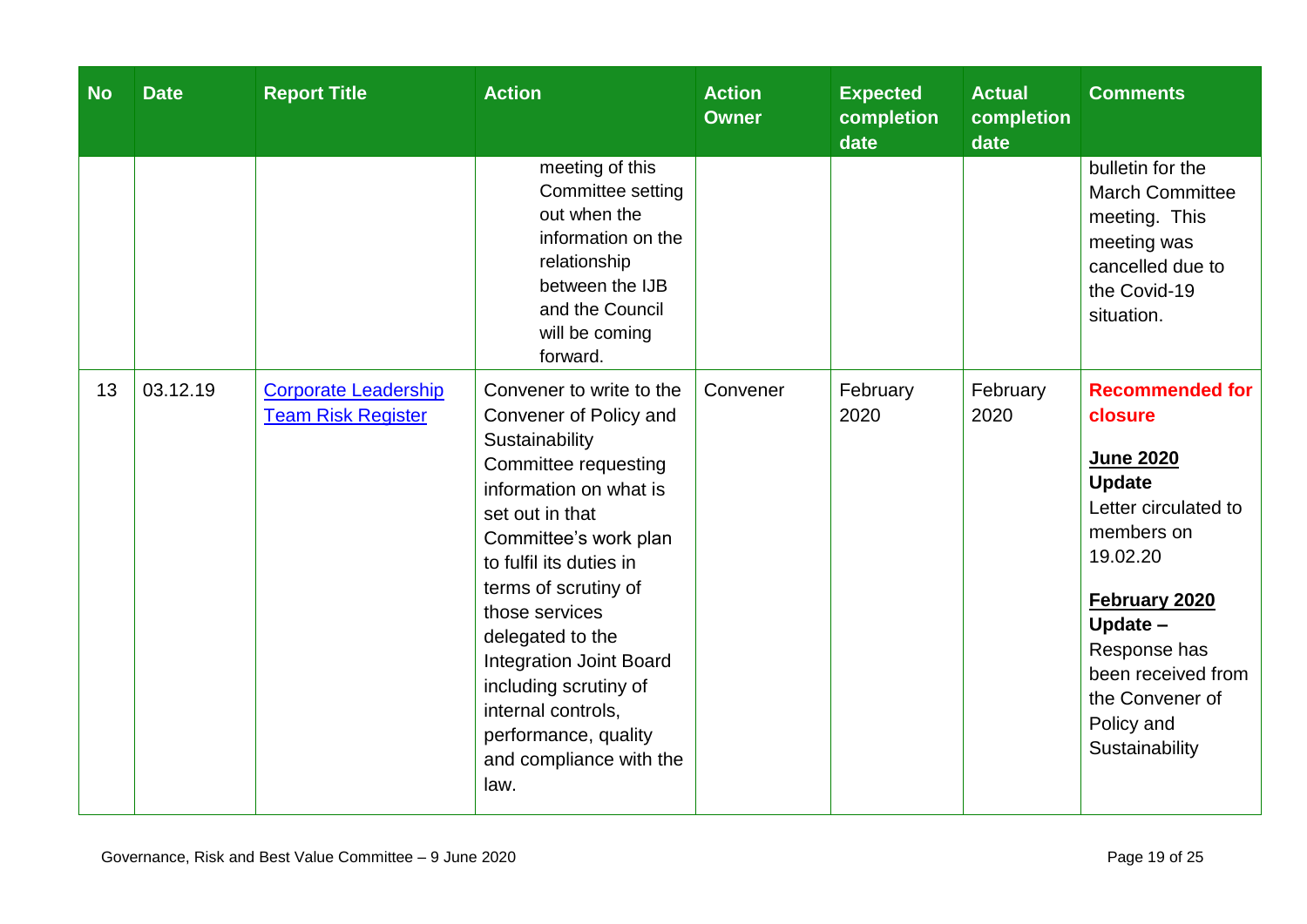| <b>No</b> | <b>Date</b> | <b>Report Title</b>                                                      | <b>Action</b>                                                                                                                                  | <b>Action</b><br><b>Owner</b>     | <b>Expected</b><br>completion<br>date | <b>Actual</b><br>completion<br>date | <b>Comments</b>                                                                                                                                                                                                                                               |
|-----------|-------------|--------------------------------------------------------------------------|------------------------------------------------------------------------------------------------------------------------------------------------|-----------------------------------|---------------------------------------|-------------------------------------|---------------------------------------------------------------------------------------------------------------------------------------------------------------------------------------------------------------------------------------------------------------|
|           |             |                                                                          |                                                                                                                                                |                                   |                                       |                                     | <b>January 2020:</b><br><b>Update</b><br>Committee agreed<br>on 14 January<br>2020 that this<br>action would<br>remain open until<br>response was<br>received.<br>Convener wrote to<br>the Convener of<br>Policy and<br>Sustainability on 4<br>December 2019. |
| 14        | 03.12.19    | <b>Annual Assurance</b><br><b>Schedule - Place</b><br><b>Directorate</b> | 1)<br>To request a<br>report back<br>setting out what<br>operational<br>governance is in<br>place to ensure<br>that projects are<br>delivered. | Executive<br>Director of<br>Place | August 2020<br><b>March 2020</b>      |                                     | June 2020:<br><b>Update</b><br>This report will<br>come to Committee<br>in due course.                                                                                                                                                                        |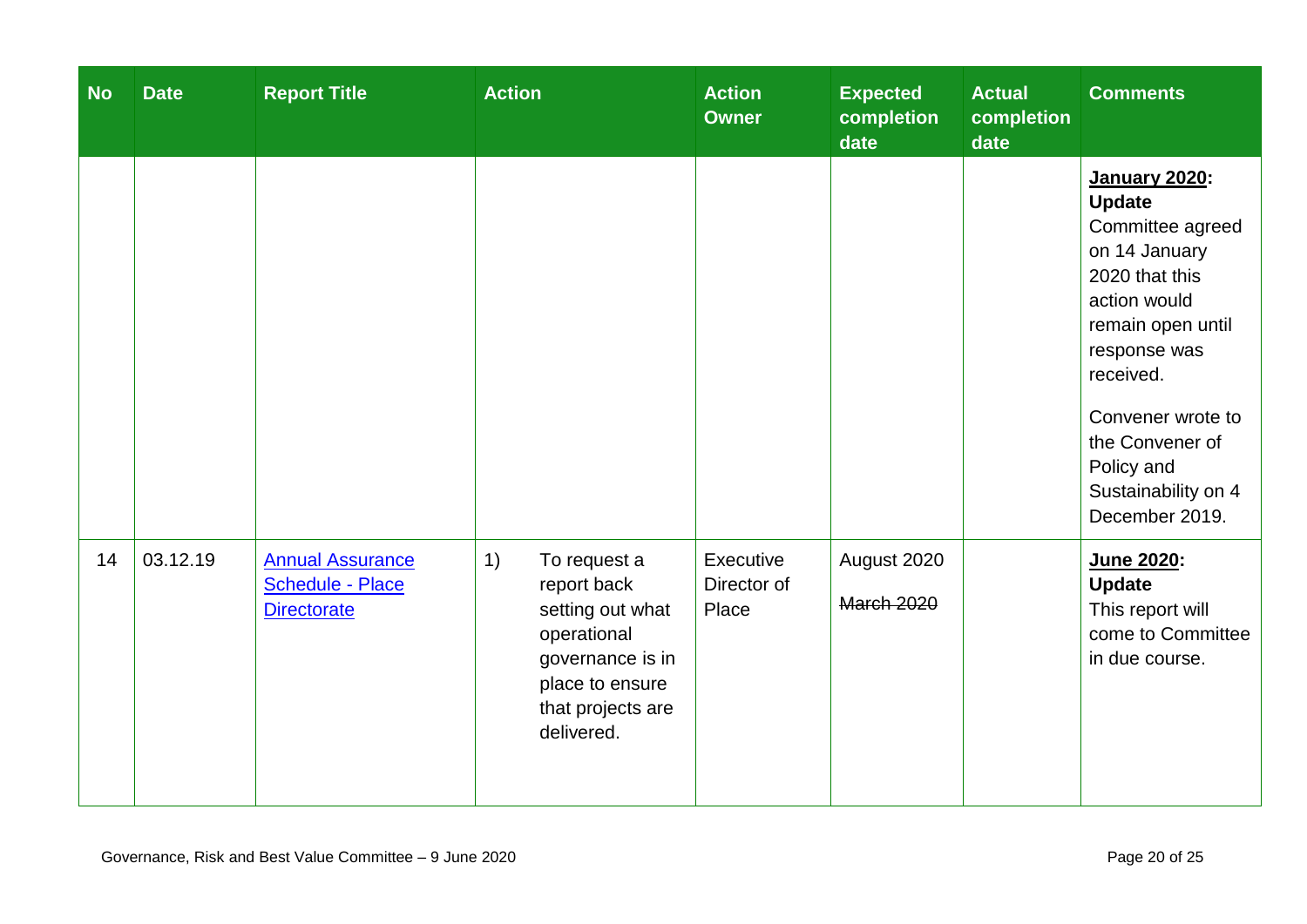| <b>No</b> | <b>Date</b> | <b>Report Title</b>                                                                                                                             | <b>Action</b>                                                                                                                                                                                                                                                 | <b>Action</b><br><b>Owner</b>                                                  | <b>Expected</b><br>completion<br>date | <b>Actual</b><br>completion<br>date | <b>Comments</b> |
|-----------|-------------|-------------------------------------------------------------------------------------------------------------------------------------------------|---------------------------------------------------------------------------------------------------------------------------------------------------------------------------------------------------------------------------------------------------------------|--------------------------------------------------------------------------------|---------------------------------------|-------------------------------------|-----------------|
|           |             |                                                                                                                                                 | 2)<br>Information to be<br>provided to all<br><b>Elected Members</b><br>on the new city<br>wide and locality<br>team structures<br>together with<br>contact details of<br>designated<br>Senior<br>Responsible<br>Officers for major<br>and local<br>projects. | Executive<br>Director of<br>Place                                              | August 2020<br><b>March 2020</b>      |                                     |                 |
| 15        | 03.12.19    | Whistleblowing<br>Investigation Report-<br>Report by the Chief<br>Officer, Edinburgh<br><b>Health and Social Care</b><br>Partnership - B agenda | To request a Business<br>Bulletin update to this<br>Committee at the<br>appropriate time on the<br>protocols and<br>safeguards in place to<br>assist staff decision<br>making on evacuation<br>procedures.                                                    | Chief Officer,<br>Edinburgh<br>Health and<br><b>Social Care</b><br>Partnership | <b>March 2020</b>                     |                                     |                 |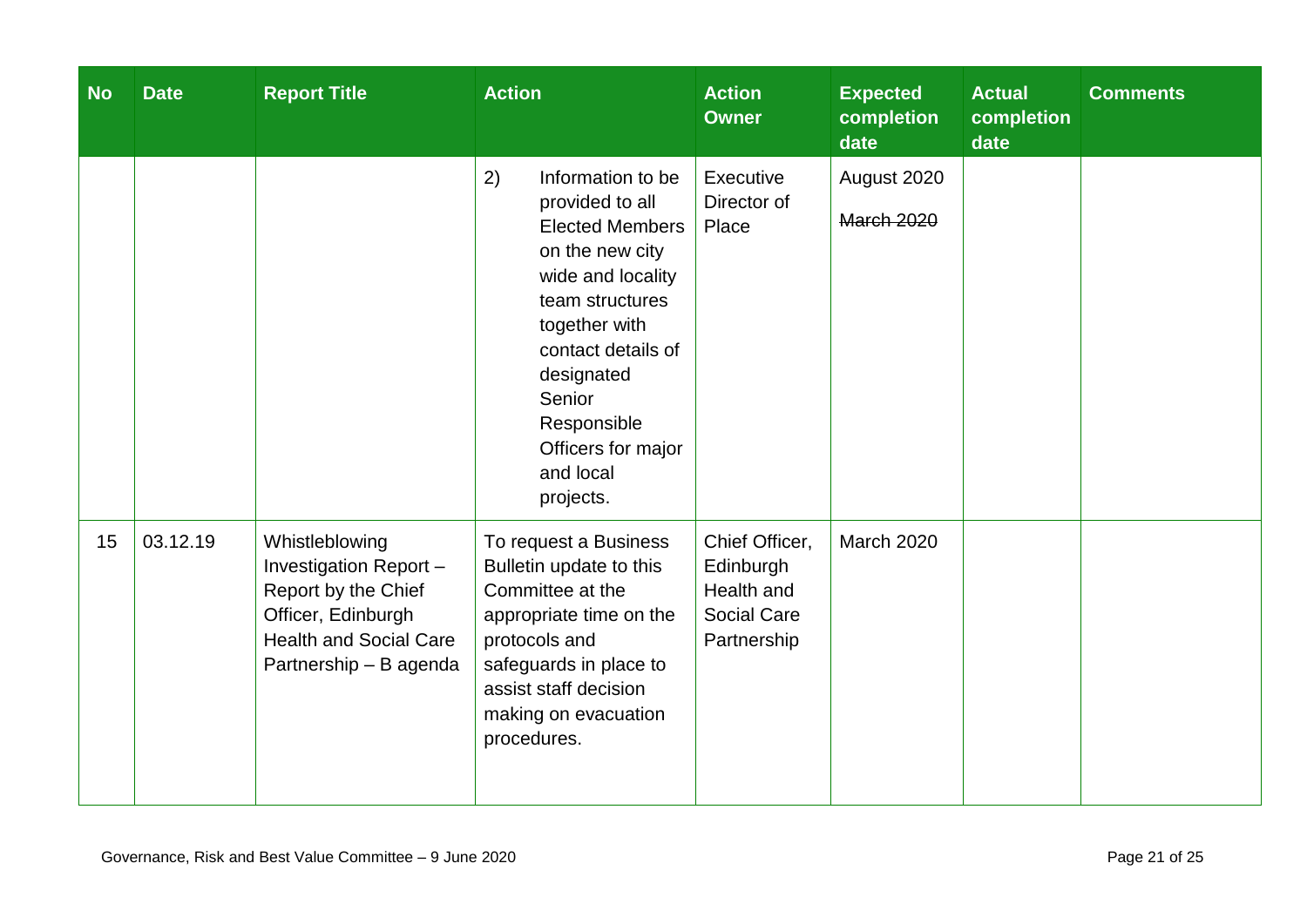| <b>No</b> | <b>Date</b> | <b>Report Title</b>                                                             | <b>Action</b>                                                                                                                                                                                                                   | <b>Action</b><br><b>Owner</b>                            | <b>Expected</b><br>completion<br>date | <b>Actual</b><br>completion<br>date | <b>Comments</b>                                                                                                                                                                                           |
|-----------|-------------|---------------------------------------------------------------------------------|---------------------------------------------------------------------------------------------------------------------------------------------------------------------------------------------------------------------------------|----------------------------------------------------------|---------------------------------------|-------------------------------------|-----------------------------------------------------------------------------------------------------------------------------------------------------------------------------------------------------------|
| 16        | 14.01.20    | <b>Annual Assurance</b><br><b>Schedule - Communities</b><br>and Families        | To agree that an update<br>would be provided on<br>the Education, Children<br>and Families Committee<br><b>Business Bulletin,</b><br>including a link to the full<br>report.                                                    | Executive<br>Director for<br>Communities<br>and Families | March 2020                            | <b>March 2020</b>                   | <b>Recommended for</b><br>closure:<br>An update was<br>provided on the<br><b>Business Bulletin</b><br>for the Education,<br>Children and<br><b>Families</b><br>Committee on 3<br>March 2020.<br>Link here |
| 17        | 14.01.20    | <b>Council Companies -</b><br><b>Edinburgh Leisure</b><br>Annual Report 2018/19 | To agree that the full<br>accounts should be<br>submitted to Committee<br>and that the Convener<br>would liaise with the<br><b>Convener of the Culture</b><br>and Communities<br>Committee regarding<br>the reporting timeline. | Executive<br>Director for<br>Communities<br>and Families | <b>March 2020</b>                     |                                     | <b>June 2020</b><br><b>Update</b><br>The full accounts<br>were scheduled to<br>be presented to<br>Committee at its<br>March meeting.<br>This meeting was<br>cancelled due to<br>Covid-19.                 |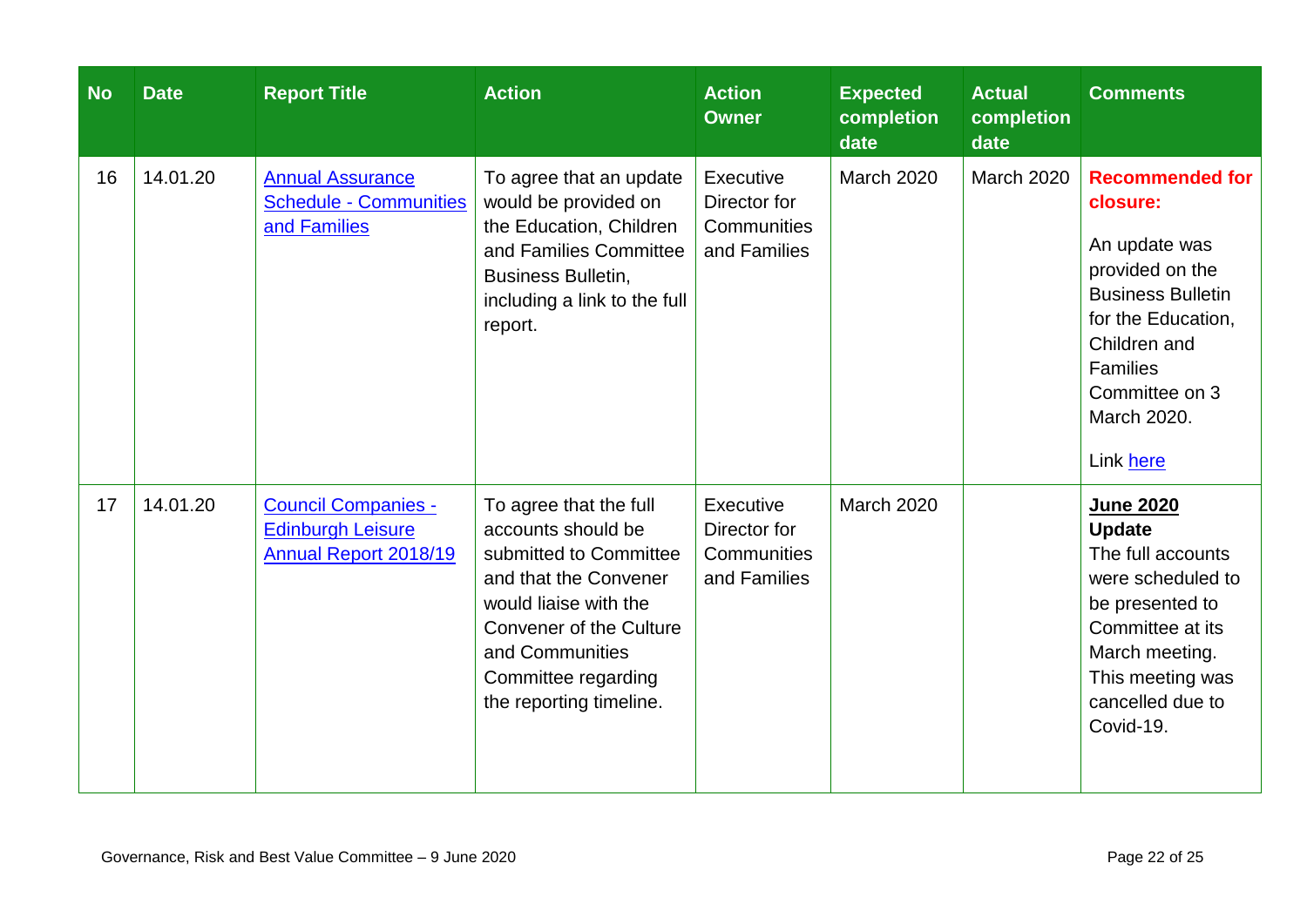| <b>No</b> | <b>Date</b> | <b>Report Title</b>                                                                                                                | <b>Action</b>                                                                                                                                 | <b>Action</b><br><b>Owner</b>                | <b>Expected</b><br>completion<br>date | <b>Actual</b><br>completion<br>date | <b>Comments</b>                                                                                                                                 |
|-----------|-------------|------------------------------------------------------------------------------------------------------------------------------------|-----------------------------------------------------------------------------------------------------------------------------------------------|----------------------------------------------|---------------------------------------|-------------------------------------|-------------------------------------------------------------------------------------------------------------------------------------------------|
| 18        | 14.01.20    | Place Directorate -<br><b>Internal Audit Action</b><br>Update - referral from<br>the Transport and<br><b>Environment Committee</b> | That a note would be<br>circulated providing an<br>update on<br>implementation dates.                                                         | Executive<br>Director of<br>Place            | <b>June 2020</b><br>February<br>2020  |                                     | This information will<br>be circulated in<br>advance of<br>Committee on 9<br>June 2020.                                                         |
| 19        | 18.02.20    | <b>Revenue Monitoring</b><br>2019/20 - Month Eight<br><b>Position</b>                                                              | To agree to circulate<br>details of the<br>membership of the<br><b>Housing Services</b><br>Improvement Plan<br><b>Board</b>                   | Executive<br>Director of<br>Place            | <b>March 2020</b>                     | <b>March 2020</b>                   | <b>Recommended for</b><br>closure<br>Details sent<br>05.03.20                                                                                   |
| 20        | 18.02.20    | <b>Capital Monitoring</b><br>2019/20- Month Eight<br><b>Position</b>                                                               | To agree to circulate<br>details of any payment<br>for Leith Theatre due to<br>delays caused by<br>relocation of an<br>electrical substation. | Executive<br>Director of<br><b>Resources</b> | <b>March 2020</b>                     | <b>June 2020</b>                    | <b>Recommended for</b><br>closure<br>Details on this have<br>been included in a<br>briefing note<br>circulated to<br>Committee in June<br>2020. |
| 21        | 18.02.20    | <b>Accounts Commission:</b><br><b>Local Government in</b><br>Scotland - Financial<br>Overview 2018/19                              | 1)<br>To agree to<br>circulate a<br>briefing note on<br>the transfer of                                                                       | Executive<br>Director of<br><b>Resources</b> | <b>March 2020</b>                     | <b>June 2020</b>                    | 1) Recommend for<br>closure<br>Briefing note on                                                                                                 |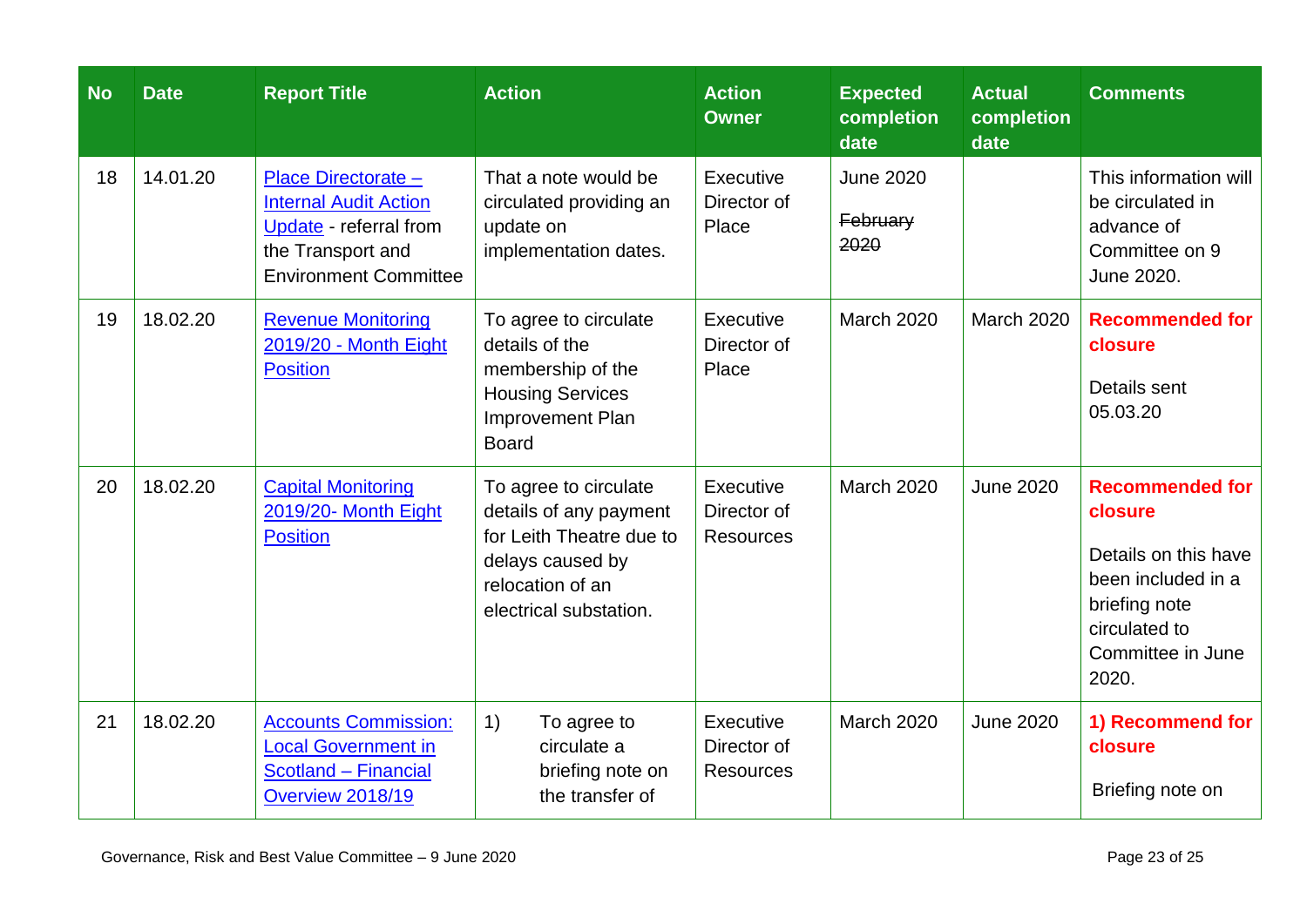| <b>No</b> | <b>Date</b> | <b>Report Title</b>                                                                               | <b>Action</b>                                                                                                                                                | <b>Action</b><br><b>Owner</b> | <b>Expected</b><br>completion<br>date | <b>Actual</b><br>completion<br>date | <b>Comments</b>                                                                                                                                                                                          |
|-----------|-------------|---------------------------------------------------------------------------------------------------|--------------------------------------------------------------------------------------------------------------------------------------------------------------|-------------------------------|---------------------------------------|-------------------------------------|----------------------------------------------------------------------------------------------------------------------------------------------------------------------------------------------------------|
|           |             |                                                                                                   | moneys from the<br>NHS to the<br>Council, and the<br>recent SPICe<br>briefing on Local<br>Government<br>Finance.                                             |                               |                                       |                                     | this has been<br>circulated to<br>Committee in June<br>2020.                                                                                                                                             |
|           |             |                                                                                                   | 2)<br>To note<br>Committee's<br>request that the<br>report should be<br>considered at the<br>next meeting of<br>the IJB Audit and<br>Assurance<br>Committee. | Committee<br>Services.        | <b>March 2020</b>                     | <b>March 2020</b>                   | 2) Recommended<br>for closure<br><b>Local Government</b><br>in Scotland -<br><b>Financial Overview</b><br>2018/19 was on the<br>agenda for the IJB<br>Audit and<br>Assurance<br>Committee on<br>11.03.20 |
| 22        | 18.02.20    | <b>Internal Audit: Proposed</b><br>Changes to the 2019/20<br><b>Internal Audit Annual</b><br>Plan | To request that the<br>process for approval of<br>urgent and routine (non-<br>urgent) changes to the<br>Internal Audit annual<br>plan be resubmitted for     | Chief<br>Executive            | <b>March 2020</b>                     |                                     | <b>June 2020</b><br><b>Update</b><br>An update was<br>scheduled to be<br>presented to<br>Committee at its                                                                                                |